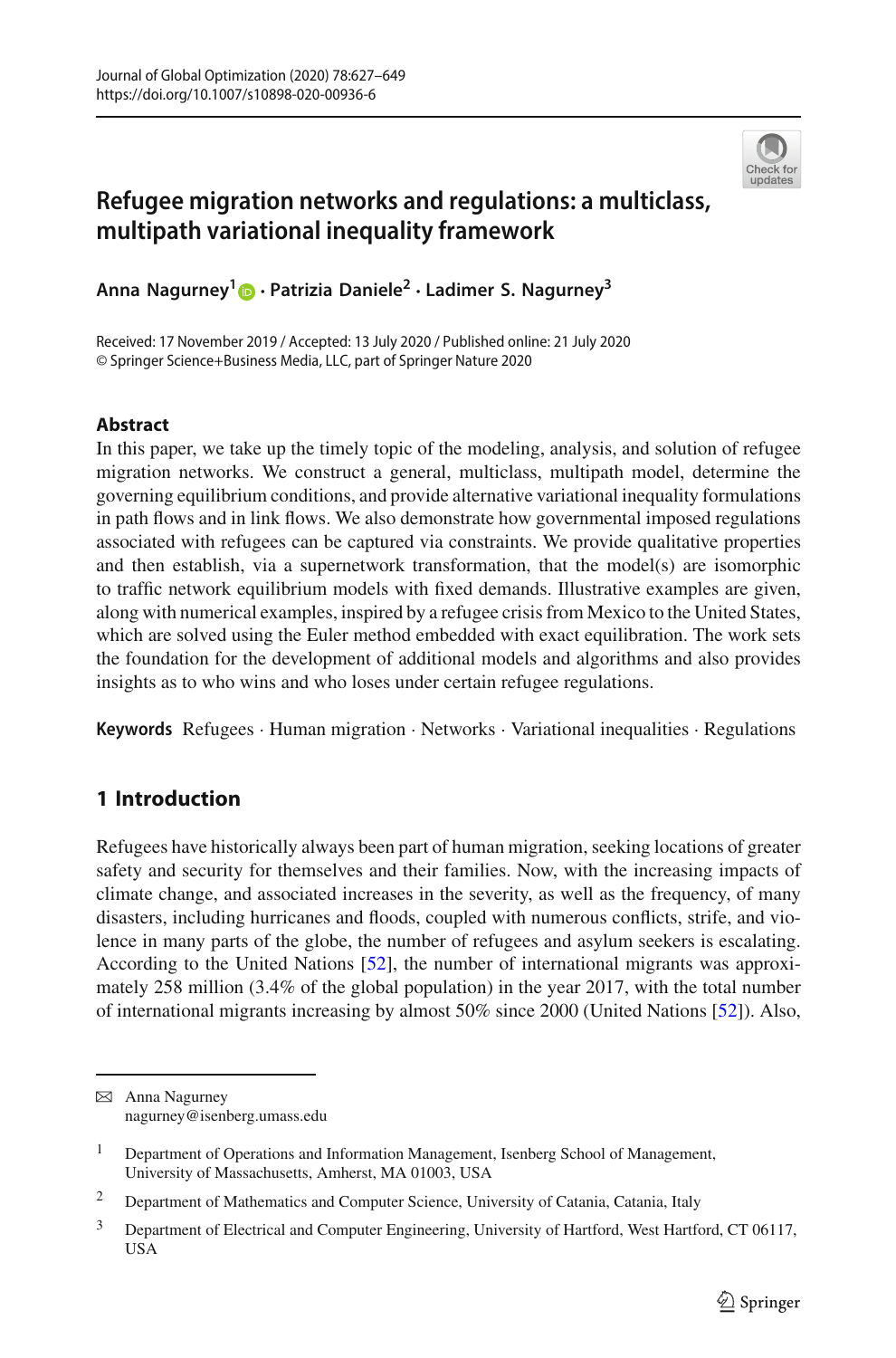since the new millennium, the number of refugees and asylum seekers has increased from 16 to 26 million, constituting approximately 10% of the international migrants. And, according to the United Nations Refugee Agency [\[55\]](#page-22-1), the global population of forcibly displaced individuals increased by 2.3 million people in 2018. Almost 70.8 million individuals had to move due to persecution, conflict, violence, or human rights violations. Now with the COVID-19 pandemic, declared by the World Health Organization on March 11, 2020, Dolmans et al. [\[12\]](#page-21-0) report that COVID-19 is likely to exacerbate what is already a humanitarian emergency in terms of a global refugee crisis. The authors argue that refugees may encounter increased difficulty in seeking asylum due to measures imposed by governments in response to the pandemic.

Jackson [\[16](#page-21-1)] reports that the legal definition of a refugee was provided in 1951 by the United Nations Convention Relating to the Status of Refugees. The Convention defined a refugee as an individual living outside his or her country of nationality, who is unable or unwilling to return because of a well-substantiated fear of persecution due to race, religion, nationality, membership in a political social group, etc. Here we also consider humans adversely affected by climate change, as refugees, and note that, as emphasized by Hebert et al. [\[13](#page-21-2)], among the most studied causes of human migration are climate issues and conflicts, as well as economic reasons. In this paper, since the focus is on refugees, we do not emphasize the latter, but concentrate on the two former reasons for migration.

The news media in recent years has been filled with reports of refugees traveling from points of origin towards destinations that they ultimately hope to reach, sometimes using challenging and even dangerous modes of transportation. For example, as emphasized in Nagurney and Daniele [\[31\]](#page-21-3), the United Nations Refugee Agency [\[54](#page-22-2)] reported a maritime refugee crisis with 137,000 crossing the Mediterranean Sea to Europe, in the first half of 2015, using very risky transport modes, and with many others unsuccessfully attempting such a crossing. 800 lost their lives in the largest refugee shipwreck on record that spring.

The United Nations International Organization for Migration notes an article by Conant [\[5\]](#page-20-0) in the *National Geographic* highlighting, through vivid graphical maps, several of the major mass migration routes that were then underway. The article emphasizes that those fleeing the Middle East and Africa to Europe are not the only ones traveling along evolving and dangerous migration routes. Many other countries are also being characterized by an exodus of their citizenry and/or are struggling with becoming transit points, smugglers' routes, or desired destination nodes for migrants. The routes, which may be secretive, are cutting paths through Central America and Mexico; the Horn of Africa (with almost one million Somali refugees), and other countries including: Bangladesh, Myanmar, and Malaysia, along with the headline-grabbing migrations through East Africa and the Mediterranean Sea.

Governments of many nations on multiple continents are faced with the challenges associated with the migration of refugees. Various strategies are being utilized to regulate the flow to various destinations. Helbling and Leblang [\[14\]](#page-21-4) eruditely emphasize that migration regulations are central to a nation's sovereignty since they directly impact the makeup of the community in a country. The United Nations [\[51\]](#page-22-3), in turn, reports that migration policies in both origin and destination countries play a crucial role in determining the migratory flows. We can expect refugee migratory flows to continue to increase, posing a critical need for the provision of rigorous tools for policy-makers and decision-makers for the quantification of refugee migratory flows and the impacts of various regulations. That is one of the goals of this paper.

Indeed, the development of computable mathematical models that can assist in the prediction of refugee flows, along with the assessment of various regulations, are sorely needed. Interestingly, although there has been a growing literature on network models of human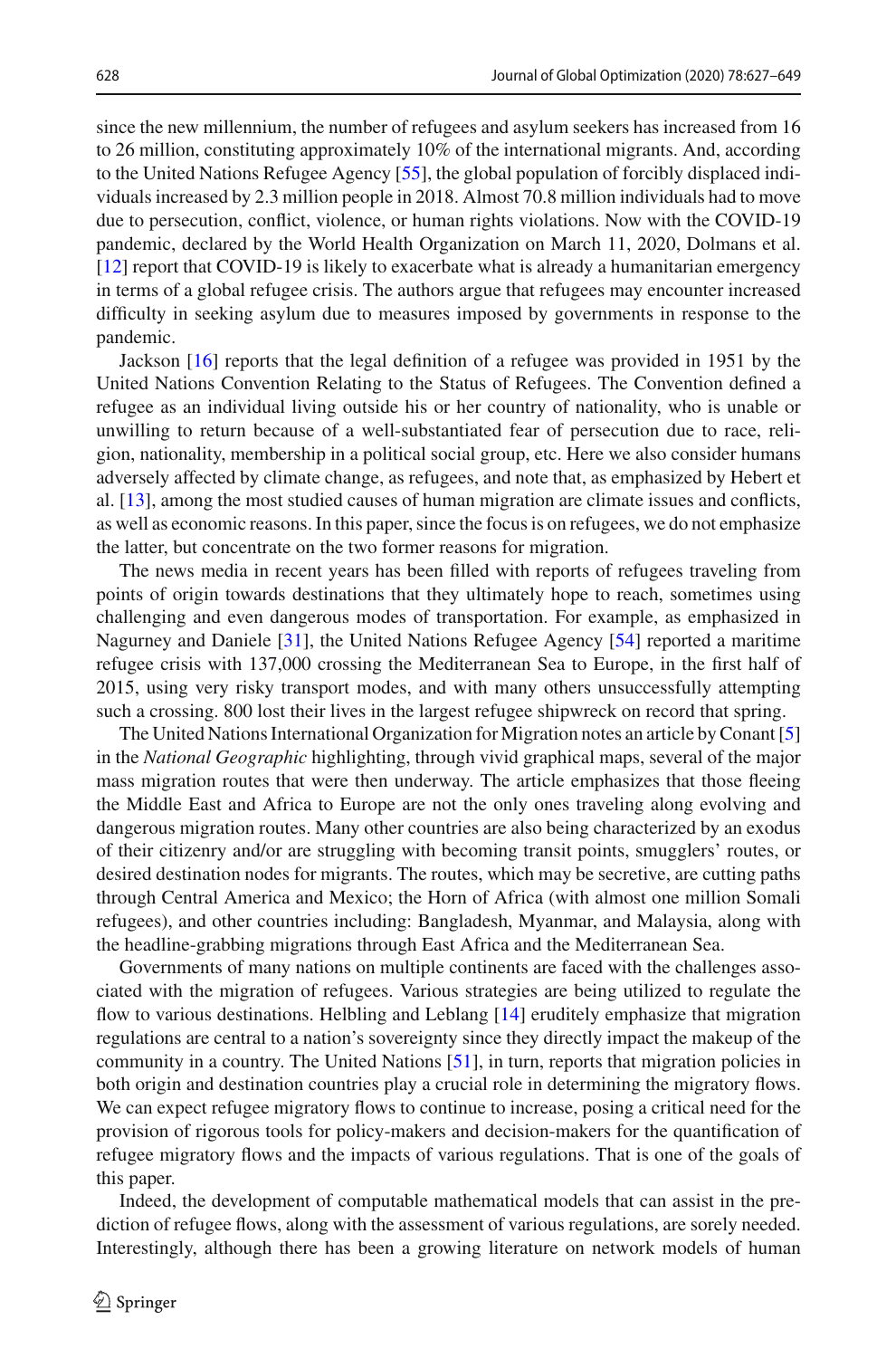migration, certain features, alluded to above, have been missing. We first recall the relevant literature in Sect. [2,](#page-2-0) followed by a delineation of the specific, concrete contributions in this paper.

### <span id="page-2-0"></span>**2 Literature review of human migration network models and our contributions**

Multiple disciplinary approaches, as well as perspectives, have been applied to the study of human migration, including sociological, political, economic, as well as operations research based, with associated methodologies. Please refer to Rahmati and Tularam [\[45\]](#page-22-4) for a review of a spectrum of frameworks for the analysis of human migration models. Recently, there has been a renewed interest in the development of network models for human migration, with an example being the work of Nagurney and Daniele [\[31\]](#page-21-3), which is undoubtedly the first to include regulations in the modeling of international human migration networks. That work builds on the earlier contributions of Nagurney [\[24\]](#page-21-5), who developed a multiclass migration network model but without migration costs, and that of Nagurney [\[25](#page-21-6)] and Nagurney, Pan, and Zhao [\[35](#page-22-5)[,36\]](#page-22-6), who introduced flow-dependent migration costs, with the latter work capturing class transformations.

Pan and Nagurney [\[41\]](#page-22-7) proposed a multi-stage, single class, Markov chain model in order to model chain migration, which was not a feature in the above-noted research, and provided theoretical results connecting a sequence of variational inequalities and a non-homogeneous Markov chain. Later, Pan and Nagurney [\[42](#page-22-8)] applied the theory of evolution variational inequalities to model the dynamic adjustment processes associated with human migration. For some background on finite-dimensional variational inequalities, we refer the interested reader to the book by Nagurney [\[26\]](#page-21-7), and for background on evolution variational inequalities, see the book by Daniele [\[11](#page-21-8)]. In the network models of human migration, migrants reflect their preferences for destination versus origin nodes through utility functions, which are distinct for each class of migrant, and the utility functions depend on the populations at the different locations. Other extensions have included the inclusion of uncertainty in the utility and migration cost functions, as well as the initial populations, as in the work of Causa, Jadamba, and Raciti [\[4\]](#page-20-1). Kalashnikov et al. [\[18\]](#page-21-9) proposed a human migration model with a conjectural variations equilibrium (CVE), which extended the framework of Isac, Bulavsky, and Kalashnikov [\[15](#page-21-10)] in that the conjectural variations coefficients are continuously differentiable functions of the total population at the destination and of the group's fraction in it. Cappello and Daniele [\[3](#page-20-2)], subsequently, constructed a Nash equilibrium model of human migration with features of conjectural variations. The utility and migration cost functions for a given class depend on the populations and flows, respectively, of that class. They also provided solutions numerical examples inspired by the refugees flows from Africa through the Mediterranean Sea to Italy in the year 2018.

Nevertheless, none of the earlier models noted above include regulations, except for that of Nagurney and Daniele [\[31\]](#page-21-3). Furthermore, all the above models assumed that a path from an origin node to a destination node consists of a single link, whereas, in reality (cf. Conant [\[5](#page-20-0)]), migrants, in the form of refugees, in particular, may actually be selecting paths, consisting of multiple links. Moreover, different pathways even within an intermediate country may be used to their ultimate destination. Some locations, in turn, may act as meeting points for refugees, signifying that there are, typically, different paths/routes that a refugee may take from an origin node to a destination node. Interestingly, although having multiple path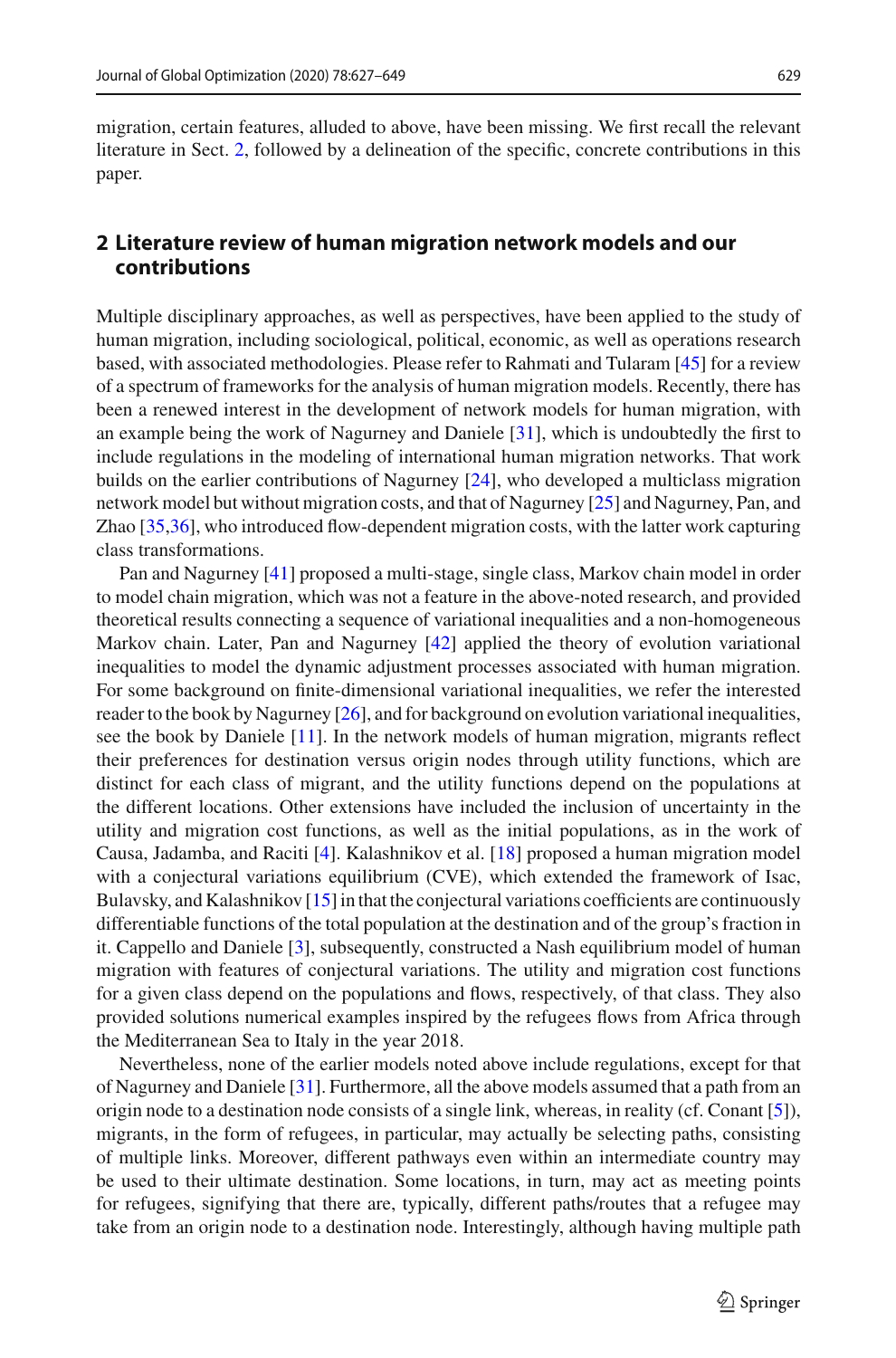options from origins to destinations has been typical in transportation network models (cf. Beckmann, McGuire, and Winsten [\[2\]](#page-20-3), Dafermos [\[7](#page-21-11)[,8](#page-21-12)], Sheffi [\[47\]](#page-22-9), Zhang and Nagurney [\[56\]](#page-22-10), among many others), as well as in spatial price equilibrium models, in which the flows are commodities (see Dafermos and Nagurney [\[9](#page-21-13)], Nagurney and Aronson [\[29\]](#page-21-14)) and in supply chain models (cf. Nagurney [\[27](#page-21-15)[,28](#page-21-16)]), Nagurney, Yu, and Besik [\[37](#page-22-11)], Nagurney et al. [\[38\]](#page-22-12), Toyasaki, Daniele, and Wakolbinger [\[50\]](#page-22-13), and the references therein), including multiple routes has not been done in the context of human migration network models. We fill this research gap in this paper. By allowing for this important feature we then capture additional possible regulations via novel constraints.

We also establish that the model without regulations is isomorphic to the well-known traffic network equilibrium (TNE) problem with fixed demands (cf. Beckmann, McGuire, and Winsten [\[2\]](#page-20-3), Dafermos [\[7](#page-21-11)], Dafermos and Sparrow [\[10](#page-21-17)], Sheffi [\[47\]](#page-22-9), Nagurney [\[26\]](#page-21-7), Patriksson [\[43](#page-22-14)]) through a supernetwork (see Nagurney and Dong [\[32\]](#page-21-18)) equivalence. This identification, which also advances the theory of network equilibria as a unifying mechanism for many problems, enables the transferral of numerous algorithms that have been developed for TNE to general migration network problems. We note that multitiered financial equilibrium problems had been transformed into fixed demand traffic network equilibrium problems (Liu and Nagurney [\[21\]](#page-21-19)); supply chain network equilibrium problems have been as well (Nagurney [\[27\]](#page-21-15)), as have electric power generation and distribution network problems (Nagurney et al. [\[34\]](#page-22-15)). However, in this paper, the first such transformation is done for a migration equilibrium problem. Moreover, the refugee migration network problem is defined over a general network topology. The refugee migration model with regulations can, hence, be transformed into a TNE with side constraints (see [\[17](#page-21-20)]; Larsson and Patriksson [\[20](#page-21-21)]).

The specific contributions to the literature of this paper are:

- 1. An international human migration network model is constructed, which allows for route choices by the migrants, which are refugees.
- 2. The routes consist of one or more links, with cost functions that capture congestion, a factor that has been seen in practice.
- 3. The model is then extended to include regulations that can be imposed by distinct multiple countries. In previous work (cf. Nagurney and Daniele [\[31\]](#page-21-3)), it was assumed that a single country imposes the regulations on migrants.
- 4. A supernetwork transformation into a traffic network equilibrium problem with fixed demands is constructed. This identification enables the transfer of algorithmic schemes for the TNE problem, which has had a long history, to the novel application domain of refugee/migration networks.
- 5. Theoretical results are presented, along with an algorithm, with nice features for computations.
- 6. Numerical examples illustrate the modeling and algorithmic framework and enable insights for policy-makers and decision-makers.

The paper is organized as follows. In Sect. [3,](#page-4-0) the multiclass, multipath refugee models without and with regulations are developed. In Sect. [4,](#page-11-0) the supernetwork transformation of the problem into a traffic network equilibrium problem is presented. In Sect. [5,](#page-13-0) we propose an algorithm, which is then applied to a series of numerical examples. In Sect. [6,](#page-19-0) we summarize our results, present our conclusions, and provide suggestions for future research.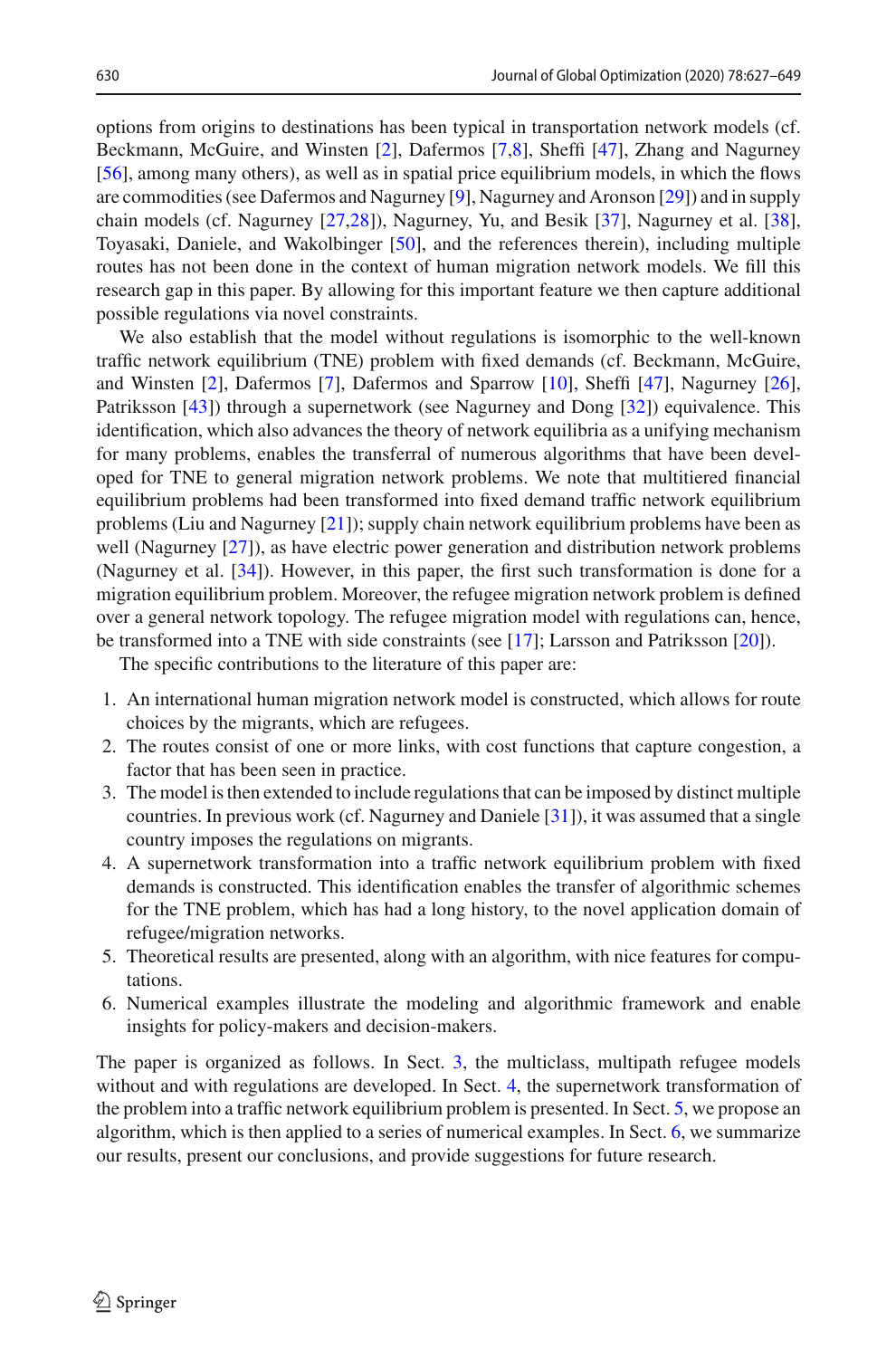### <span id="page-4-0"></span>**3 The multiclass, multipath refugee migration models**

In this section, we construct refugee migration models consisting of multiple classes of refugees and with the possibility of multiple routes/paths between an origin node and a destination node associated with refugee flows. We first present the model without regulations and then the one with. The regulations can be imposed by multiple governments.

The refugee migration network consists of a graph  $G = [N, L]$ , where N denotes the set of nodes and *L* the set of directed links representing the direction of flow. Origin nodes correspond to initial locations of the refugees and there could be multiple such nodes in a country. Similarly, destination nodes correspond to destinations in countries that the refugees may be interested in traveling to. We also consider the situation that the refugees may elect to stay in their own country for various reasons, including that the cost of migration may exceed the net utility gain. A typical origin node is denoted by *i* and a typical destination node by *j*, with the origin/destination (O/D) pair of nodes associated with origin *i* and destination *j* denoted by  $w_{ij}$ . The set of routes/paths joining O/D pair  $w_{ij}$  is denoted by  $P_{w_{ij}}$ , with a typical route referred to by *r*. The set of all routes in the refugee network is denoted by *P* where  $P = \bigcup_{i,j=1}^{n} P_{w_{ij}}$ . There are *J* classes of refugees, with a typical class denoted by *k*. According to the United Nations High Commissioner for Refugees [\[53](#page-22-16)], a refugee has a justifiable fear of persecution because of race, religion, nationality, political opinion, or belonging to a specific social group. Depending on the specific scenario and refugee application, one can define a class accordingly and even consider other identifiable attributes such as the social-economic level, professional status, etc. Here we consider a class as being distinct in terms of associated utility at origin and destination nodes as well as cost associated with migration. In creating the model, for the sake of flexibility, we do not restrict ourselves to specific attributes. We see that an O/D pair of nodes corresponds to nodes in distinct countries, except in the case of a pair of nodes in the same country corresponding to the same location and with a route consisting of a single link joining such a pair of nodes, signifying the decision to stay (and not migrate). We assume, for simplicity, that there are *n* origin nodes and *n* possible destination nodes. In our models we assume that there is no repeat, that is, chain, migration. Also, all vectors are column vectors.

The common notation for the models is given in Table [1.](#page-5-0) Observe that, according to Table [1,](#page-5-0) the utility functions of each refugee class can, in general, depend upon the population distribution of all the refugees in all the locations; moreover, the cost on a route/path can, in general, depend upon the vector of all the refugee flows. Of course, the specific structure of these functions would be adapted to the migration scenario(s) under study.

We first present the conservation of flow equations. Since the route flows must be nonnegative, we have that

$$
x_r^k \ge 0, \quad \forall r \in P, \forall k. \tag{1}
$$

Furthermore, the refugee flows out of an origin node *i* must satisfy:

<span id="page-4-1"></span>
$$
\bar{p}_i^k = \sum_{j=1}^n \sum_{r \in P_{w_{ij}}} x_r^k, \quad \forall i, \forall k. \tag{2}
$$

Note that Eq. [\(2\)](#page-4-1) states that for each class of refugee at each origin node, the sum of the flows out by the class must be equal to the total initial population of that class at the origin node. Remember that refugees can also elect to stay and that would correspond to O/D pairs  $w_{ii}$ ;  $i = 1, \ldots, n$ , with the corresponding flows on the paths consisting of single links associated with such O/D pairs.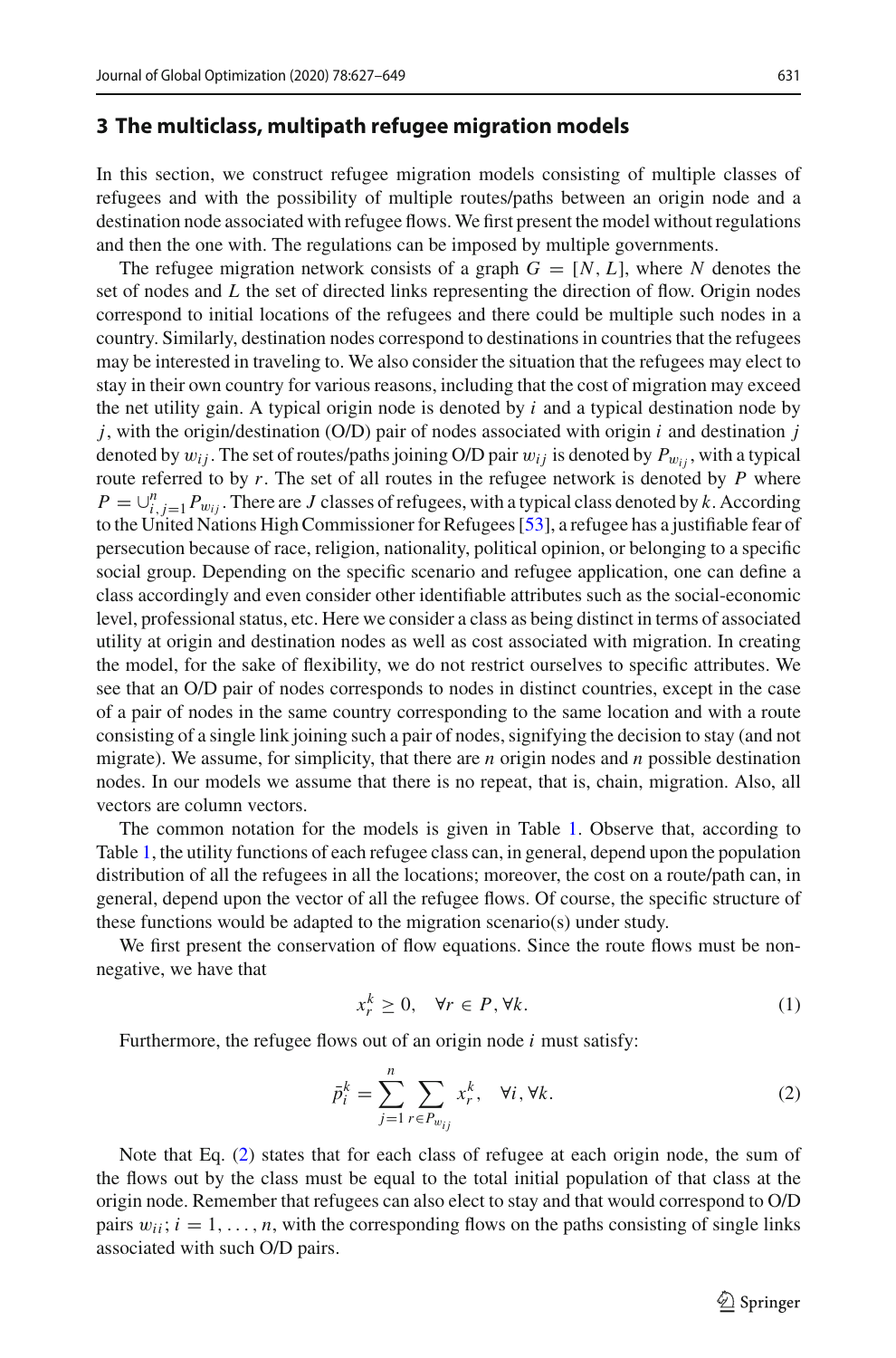| Notation      | Definition                                                                                                                                                                                                                                                                                |
|---------------|-------------------------------------------------------------------------------------------------------------------------------------------------------------------------------------------------------------------------------------------------------------------------------------------|
| $x_r^k$       | The flow of refugees of class k on route/path r. The $\{x_r^k\}$ elements are grouped into the<br>vector $x^k \in R_{+}^{n_p}$ , where $n_p$ denotes the number of paths in the migration network. We                                                                                     |
|               | then further group the $x^k$ vectors; $k = 1, , J$ , into the vector $x \in R_{+}^{J_{n}}$                                                                                                                                                                                                |
| $f_a^k$       | The flow of refugees of class k on link a. We group the link flows for class k for all links<br>$a \in L$ into the vector $f^k \in R^{n_L}$ where $n_L$ is the number of links. We then group the<br>link flows for all classes into the vector $f \in R^{Jnp}$                           |
| $p_i^k$       | The nonnegative population of refugee class $k$ at origin node $i$ . We group the populations<br>of class $k; k = 1, , J$ , into the vector $p^k \in R^n_+$ . We then further group all such<br>vectors into the vector $p \in R_{+}^{Jn}$                                                |
| $\bar{p}_i^k$ | The initial fixed population of class k at origin node $i$ ; $i = 1, , n$ ; $k = 1, , J$                                                                                                                                                                                                  |
| $u_i^k(p)$    | The utility perceived by refugee class k at node i; $i = 1, , n$ ; $k = 1, , J$ . We group<br>the utility functions for each k into the vector $u^k \in \mathbb{R}^n$ and then group all such vectors<br>for all k into the vector $u \in R^{Jn}$                                         |
| $c_a^k(f)$    | The migration cost associated with traversing link $a$ by refugees of class $k$ . Here we<br>interpret the migration cost as a travel cost. We group the link costs for each $k$ into the<br>vector $c^k \in R^{n_L}$ and then we group all such vectors into the vector $c \in R^{Jn_L}$ |
| $C_r^k(x)$    | The cost of migration, hat is, the travel cost, encumbered by class $k$ in migrating on route<br>r associated with an O/D pair $w_{ij}$ ; $i, j = 1, , n$ ; $k = 1, , J$                                                                                                                  |

<span id="page-5-0"></span>**Table 1** Common notation for the refugee migration models

Furthermore, the volume of population of each class *k* at each destination node *j*, after migration takes place, must satisfy the following equation:

<span id="page-5-2"></span>
$$
p_j^k = \sum_{i=1}^n \sum_{r \in P_{w_{ij}}} x_r^k, \quad \forall j, \forall k.
$$
 (3)

Moreover, we have the following conservation of flow equations which relate the link flows to the route flows:

<span id="page-5-1"></span>
$$
f_a^k = \sum_{r \in P} x_r^k \delta_{ar}, \quad \forall a, \forall k,
$$
\n<sup>(4)</sup>

where  $\delta_{ar} = 1$ , if link *a* is contained in route *r* and 0, otherwise. According to [\(4\)](#page-5-1), the flow on a link of a class is equal to the sum of flows of that class on routes that use the link.

In view of the conservation of flow equations [\(4\)](#page-5-1), we may define link cost functions in route/path flows, such that  $\hat{c}_a^k = \hat{c}_a^k(x) \equiv c_a^k(f)$ , for all links *a* and for all classes of refugees *k*.

The cost on a route r is equal to the sum of costs on the links that make up the route, that is,

$$
C_r^k(x) = \sum_{a \in L} \hat{c}_a^k(x) \delta_{ar}, \quad \forall k, \forall r.
$$
 (5)

We define the feasible set  $K^1 \equiv \{(p, x) | x \ge 0, \text{ and } (2) \text{ and } (3) \text{ hold}\}.$ 

A sample refugee network is depicted in Fig. [1.](#page-6-0) Note that the direct link from an origin node to a destination node with the same numeric label will have, once the model is solved, the volume of the population that remains at that location (and does not migrate). The costs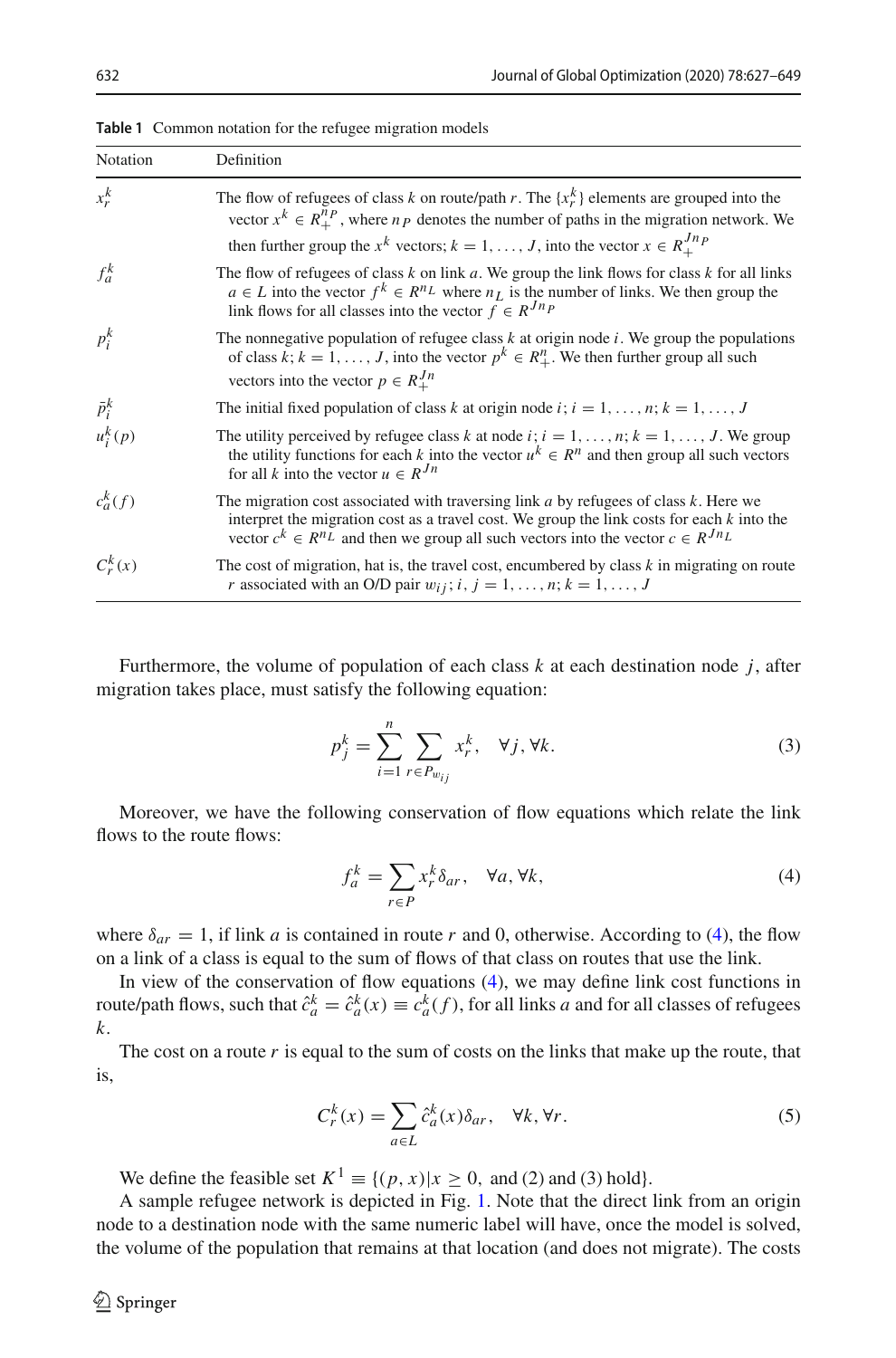

Destination Nodes

<span id="page-6-0"></span>**Fig. 1** Sample refugee network topology

on such links are set equal to zero, since those links are associated with staying at the origin location(s).

### **3.1 Equilibrium conditions for the multiclass, multipath refugee migration model without regulations**

We first present the equilibrium conditions for the multiclass, multipath refugee migration model without regulations, accompanied by variational inequality formulations. We then introduce its counterpart with regulations. The equilibrium conditions are generalizations of classical migration equilibrium conditions of Nagurney, Pan, and Zhao [\[35](#page-22-5)] to include multiple possible routes.

<span id="page-6-2"></span>**Definition 1** (*Multiclass, Multipath Refugee Migration Equilibrium without Regulations*)

A vector of populations and refugee migration flows  $(p^*, x^*) \in K^1$  is in equilibrium if it satisfies the following conditions: For each class  $k$ ;  $k = 1, \ldots, J$ , and each pair of origin/destination nodes *i*, *j*; *i*, *j* = 1, ..., *n*, and all routes  $r \in P_{w_{ij}}$  we have that

<span id="page-6-1"></span>
$$
u_i^k(p^*) + C_r^k(x^*) \begin{cases} = u_j^k(p^*) - \lambda_i^{k*}, & \text{if } x_r^{k*} > 0, \\ \ge u_j^k(p^*) - \lambda_i^{k*}, & \text{if } x_r^{k*} = 0, \end{cases}
$$
 (6)

and

<span id="page-6-3"></span>
$$
\lambda_i^{k*} \begin{cases} \ge 0, & \text{if } \sum_{j=1}^n \sum_{r \in P_{w_{ij}}, j \ne i} x_r^{k*} = \bar{p}_i^k, \\ = 0, & \text{if } \sum_{j=1}^n \sum_{r \in P_{w_{ij}}, j \ne i} x_r^{k*} < \bar{p}_i^k. \end{cases} \tag{7}
$$

We assume, as noted earlier, that  $C_r^k = 0$ , for all *r* and *k*, if *r* consists of a route with an origin node and a destination node in the same country/location, since those who decide to stay in their origin countries and not migrate encumber a migration (travel) cost of zero.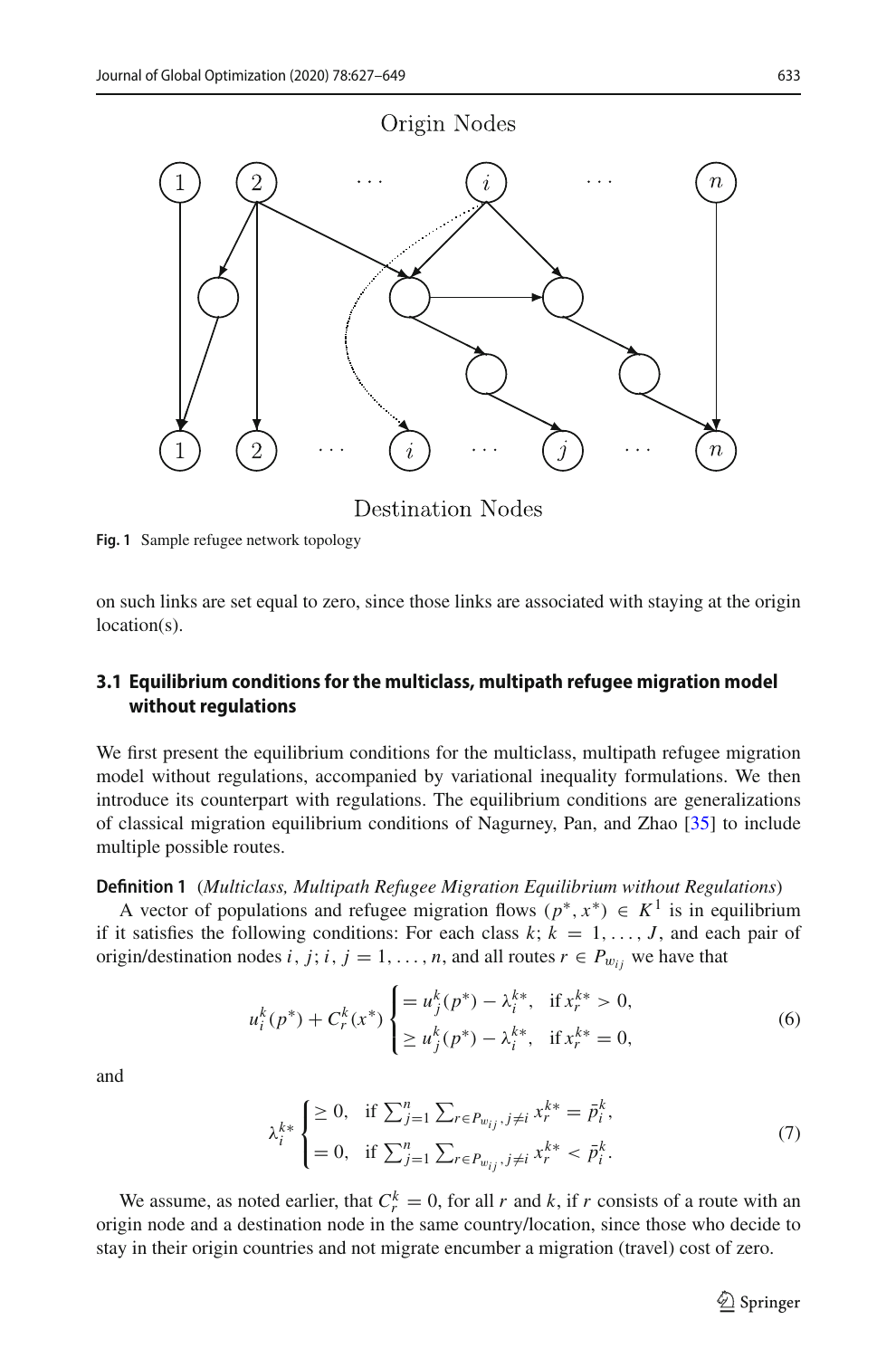Hence, according to [\(6\)](#page-6-1), refugees will select routes from their origin nodes to their destinations such that the net gain in utilities for each class is maximal. Also, as emphasized in Nagurney and Daniele [\[31\]](#page-21-3), but for international human migration network models in the case of a single path/link between each pair of nodes,  $\lambda_i^{k*}$  is necessary since the level of the population  $\bar{p}_i^k$  may not be sufficiently large so that the gain in utility  $u_j^k - u_i^k$  is exactly equal to the migration cost. Nevertheless, the utility gain minus the migration cost will be maximal and nonnegative, and the net gain will be equalized for all countries and classes which have a positive flow out of a node in a country (see also Nagurney, Pan, and Zhao [\[35\]](#page-22-5)). For equilibrium conditions for spatial price equilibrium problems and transportation network equilibrium problems, see Beckmann, McGuire, and Winsten [\[2](#page-20-3)], Dafermos and Sparrow [\[10\]](#page-21-17), Daniele [\[11](#page-21-8)], Nagurney [\[26](#page-21-7)], Nagurney, Besik, and Dong [\[30](#page-21-22)], Nagurney, Li, and Nagurney [\[33\]](#page-21-23), Samuelson [\[46\]](#page-22-17), Takayama and Judge [\[49\]](#page-22-18), Zhang and Nagurney [\[56\]](#page-22-10), and the references therein.

<span id="page-7-0"></span>The variational inequality formulation of the multiclass, multipath refugee migration equilibrium conditions according to Definition [1](#page-6-2) is given in Theorem [1](#page-7-0) below.

**Theorem 1** *(Variational Inequality Formulation of the Refugee Migration Model without Regulations in Path Flows)*

*A population and refugee flow pattern*  $(p^*, x^*) \in K^1$  *is a refugee migration equilibrium without regulations according to Definition* [1](#page-6-2)*, if and only if it satisfies the variational inequality problem in path flows*

<span id="page-7-1"></span>
$$
-\langle u(p^*), p - p^* \rangle + \langle C(x^*), x - x^* \rangle \ge 0, \quad \forall (p, x) \in K^1,
$$
 (8)

where  $\langle \cdot, \cdot \rangle$  denotes the inner product in the appropriately dimensioned Euclidean space.

#### *Proof* See the Appendix.

Existence of at least one solution to variational inequality [\(8\)](#page-7-1) follows from the standard theory of variational inequalities (see Kinderlehrer and Stampacchia [\[19](#page-21-24)] Theorem 3.1) under the assumption of continuity of the utility functions  $u$  and the migration cost functions  $c$ , since the feasible convex set  $K^1$  is compact.

Alternative variational inequality formulations can induce distinct algorithmic schemes. Hence, for completeness, we now provide a link flow variational inequality formula-tion equivalent to the path flow one in [\(8\)](#page-7-1). We first define the feasible set  $K^2 \equiv$  ${(p, f)|\exists x \text{ such that } (1)–(4) \text{ hold}}$ . The proof is immediate by making use of the conservation of flow equations (4) which relate the link flows to the path flows vation of flow equations [\(4\)](#page-5-1), which relate the link flows to the path flows. 

**Corollary 1** *(Variational Inequality Formulation of the Refugee Migration Model without Regulations in Link Flows)*

*A population and refugee link flow pattern*  $(p^*, f^*) \in K^2$  *is a refugee migration equilibrium without regulations according to Definition* [1](#page-6-2)*, if and only if it satisfies the variational inequality problem in link flows*

<span id="page-7-2"></span>
$$
-\langle u(p^*), p - p^* \rangle + \langle c(f^*), f - f^* \rangle \ge 0, \quad \forall (p, f) \in K^2.
$$
 (9)

We note that although alternative variational inequality formulations of both traffic network equilibrium problems as well as spatial price equilibrium problems have been constructed (cf. Nagurney [\[26\]](#page-21-7) and the references therein), the above are the first such constructs for problems of human migration with multiple possible paths between O/D pairs.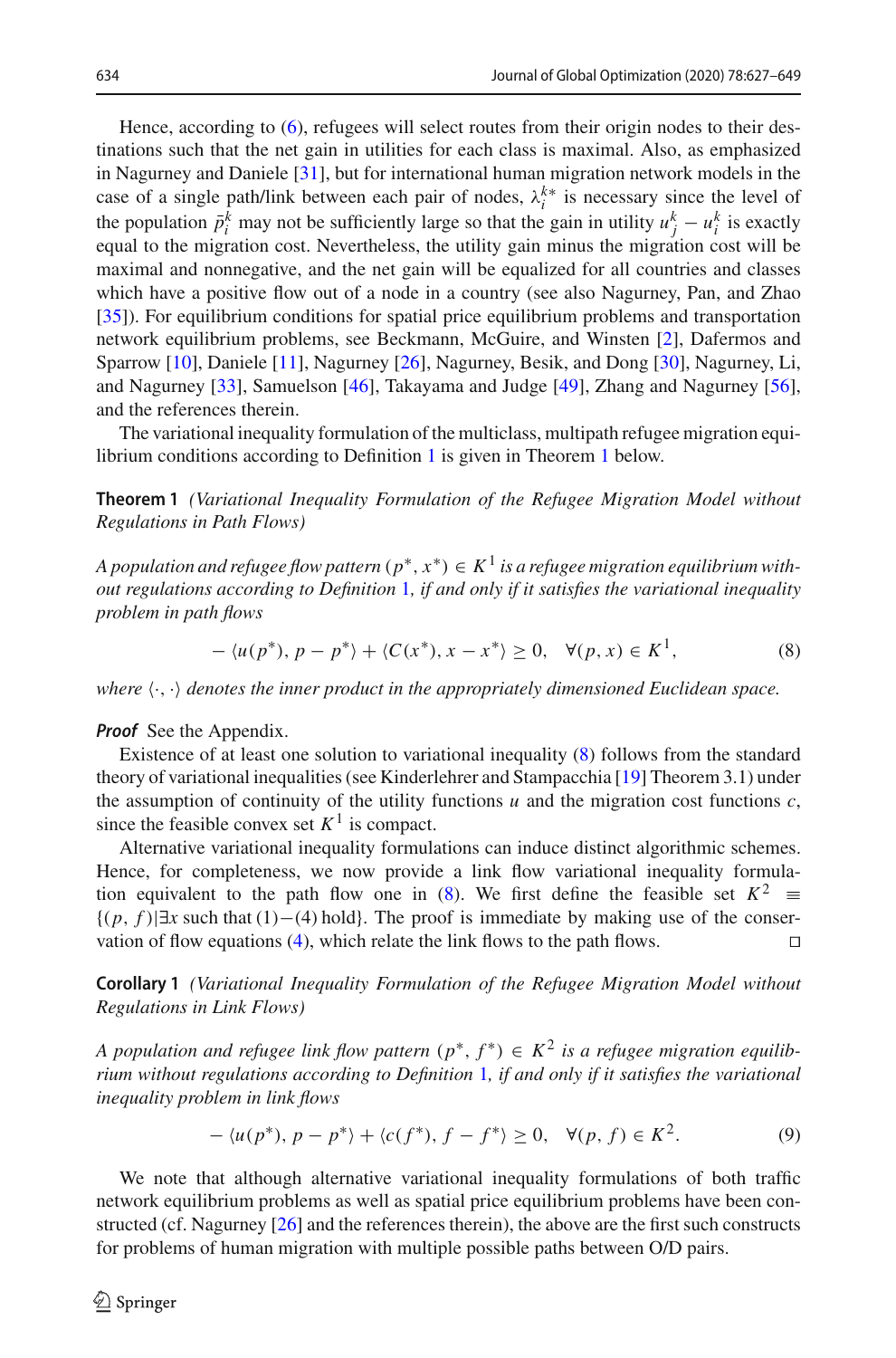### **3.2 Variational inequality formulation of the refugee migration model with regulations**

We now construct general constraints of relevance to regulation of refugee migratory flows. Unlike in the model of Nagurney and Daniele [\[31](#page-21-3)], where it was assumed that only a single country was imposing regulations, here we allow for multiple countries to impose regulations. In addition, the set of constraints is of relevance to refugees in transit through a country that is neither an origin node for them nor a destination node.

We denote a specific country by *h*, where  $h = 1, \ldots, H$ . Also, we define the set  $O^h$ consisting of origin nodes of refugees from countries/locations that the country *h* imposes a regulation on, and we let  $D^h$  denote the set of destination nodes, which lie in country *h*. Also,  $C^h$  denotes the set of refugee classes that country *h* imposes the regulations on and  $U^h$ is the nonnegative upper bound imposed by country *h* on refugee migratory flows.

The constraints can then be stated as follows:

<span id="page-8-0"></span>
$$
\sum_{i \in O^h} \sum_{j \in D^h} \sum_{k \in C^h} \sum_{r \in P_{w_{ij}}} x_r^k \le U^h, \quad h = 1, \dots, H. \tag{10}
$$

Observe that the set of constraints  $(10)$  is sufficiently general to capture specific, distinct migration regulations in practice. such as: an upper bound (which may be zero) of all classes from a certain country or countries; or an upper bound on a single class or several classes from a specific country or countries.

Furthermore—and this attests to the flexibility and generality of our multiclass, multipath framework—in the case that there are restrictions on the migratory flows on transit links, one can identify all such paths that utilize such links and restrict the total flow on them accordingly.

For the refugee migration model with regulations, the equilibrium conditions [\(6\)](#page-6-1) and [\(7\)](#page-6-3) are still relevant but with a new feasible set  $K^3$  defined as below to include the constraints [\(10\)](#page-8-0):

$$
K^3 \equiv K^1 \cap \{x|(10) \text{ is satisfied}\}.
$$
 (11)

When the feasible set  $K^3$  is nonempty then it follows immediately (cf. Nagurney [\[26](#page-21-7)]) that the variational inequality for the refugee migration model with regulations in path flows is as given in Theorem [2](#page-8-1) below. We remark that, since we do not expect regulations to be imposed on refugees in the origin node country by the origin node country, refugees can remain in the country even if all other pathways are unavailable to them and, hence,  $K^3$  is nonempty.

<span id="page-8-1"></span>**Theorem 2** *(Variational Inequality Formulation of the Refugee Migration Model with Regulations in Path Flows) A population and refugee migration flow pattern*  $(p^*, x^*) \in K^3$  *is a refugee migration equilibrium with regulations in path flows, if and only if it satisfies the variational inequality problem*

<span id="page-8-2"></span>
$$
-\langle u(p^*), p - p^* \rangle + \langle C(x^*), x - x^* \rangle \ge 0, \quad \forall (p, x) \in K^3. \tag{12}
$$

Note that variational inequality  $(12)$  differs from variational inequality  $(8)$  in that the feasible set  $K^3$  is distinct from  $K^1$ .

One can also construct the analogue to variational inequality [\(9\)](#page-7-2), which is in link flows, but with regulations, by including the regulatory constraints into the expanded feasible set.

We now provide a variational inequality equivalent to the one in  $(12)$  but in path flows only (and not in the population distribution and path flows). We define a new feasible set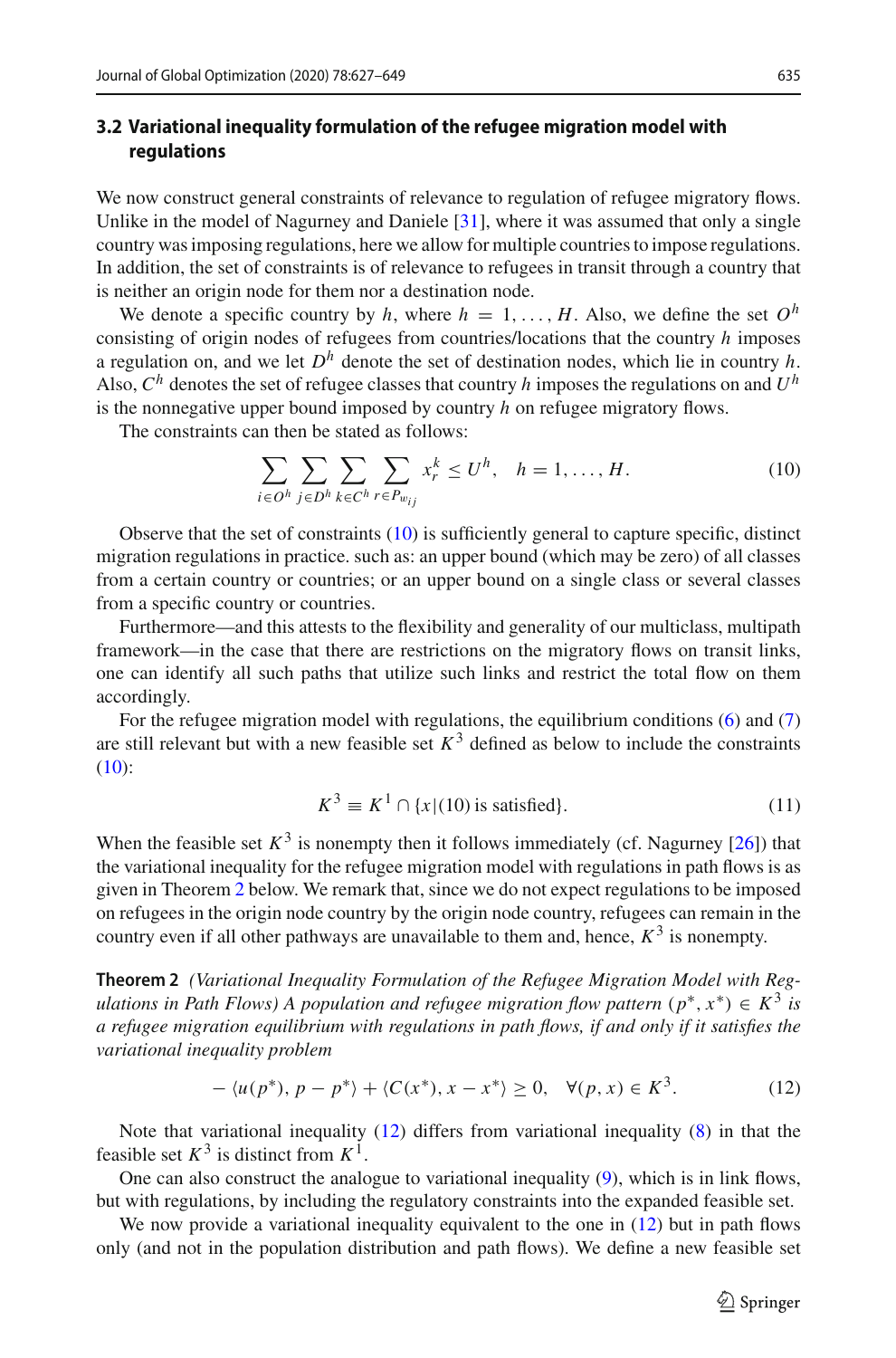$K^4 = \{x | x \in R_+^{Jnp}$ , and (2), and (1) hold}. Because of the form of the utility functions as defined in Table [1,](#page-5-0) and using [\(3\)](#page-5-2), we can define utility functions  $\hat{u}_i^k(x)$ ,  $\forall i$ ,  $\forall k$ , such that

$$
\hat{u}_i^k(x) \equiv u_i^k(p). \tag{13}
$$

Note that variational inequality [\(12\)](#page-8-2) can now be expressed solely in path flows. Indeed, the first term in  $(12)$  is:

$$
-\sum_{k}\sum_{i} u_{i}^{k}(p^{*}) \times (p_{i}^{k} - p_{i}^{k*})
$$
  
=  $-\sum_{k}\sum_{i} \hat{u}_{i}^{k}(x^{*}) \times \left(\sum_{l} \sum_{r \in P_{w_{li}}} x_{r}^{k} - \sum_{l} \sum_{r \in P_{w_{li}}} x_{r}^{k*}\right).$  (14)

Hence, it follows that variational inequality [\(12\)](#page-8-2) is equivalent to the variational inequality: determine  $x^*$  ∈  $K^4$  such that

<span id="page-9-0"></span>
$$
\sum_{k} \sum_{i} \sum_{j} \sum_{r \in P_{w_{ij}}} (-\hat{u}_j^k(x^*) + C_r^k(x^*)) \times (x_r^k - x_r^{k*}) \ge 0, \quad \forall x \in K^4.
$$
 (15)

We now put variational inequality [\(15\)](#page-9-0) into standard form (cf. Nagurney [\[26](#page-21-7)]): determine  $X^* \in \mathcal{K}$  such that

$$
\langle F(X^*), X - X^* \rangle \ge 0, \quad \forall X \in \mathcal{K}, \tag{16}
$$

where *F* is a given continuous function from *K* to  $R^N$ , *K* is a given closed convex set.

Indeed, we can set  $K \equiv K^4$ ,  $X \equiv x$ , and  $N = np$ . Also, we can define the vector *F* as consisting of the elements:  $-\hat{u}_j^k(x) + C_r^k(x)$ , for all origin nodes *i*, for all destination nodes *j*, for all routes  $r \in P_{w_{ij}}$ , and for all classes k, and the conclusion follows.

#### **3.3 Illustrative examples**

We now proceed to illustrate the above results in several simple examples. The refugee network consists of the topology depicted in Fig. [2.](#page-10-0)

There are two origin country nodes and the same two country destination nodes. According to the network in Fig. [1,](#page-6-0) refugees residing in country 1 are not interested in migrating to country 2. On the other hand, refugees residing in country 2 are interested in the possibility of migrating to country 1. There are two available paths joining country 2 with country 1. The links are labeled in Fig. [1.](#page-6-0)

The routes are comprised of links and are enumerated as follows:

$$
r_1 = (1), r_2 = (2), r_3 = (3, 4), r_4 = (5, 6, 7).
$$

We consider a single class of migrant. Consequently, we suppress the superscript 1 in the notation. The data are as follows:  $\bar{p}_1 = 100$  and  $\bar{p}_2 = 200$  with the utility functions:  $u_1(p) = -p_1 + 1000$  and  $u_2(p) = -p_2 + 500$ . Note that, according to these utility functions, country 1 is more attractive to the refugees than country 2, under no population of refugees, because of the term of 1000 in the utility function associated with country 1 as opposed to the fixed term of 500 in the utility function associated with country 2.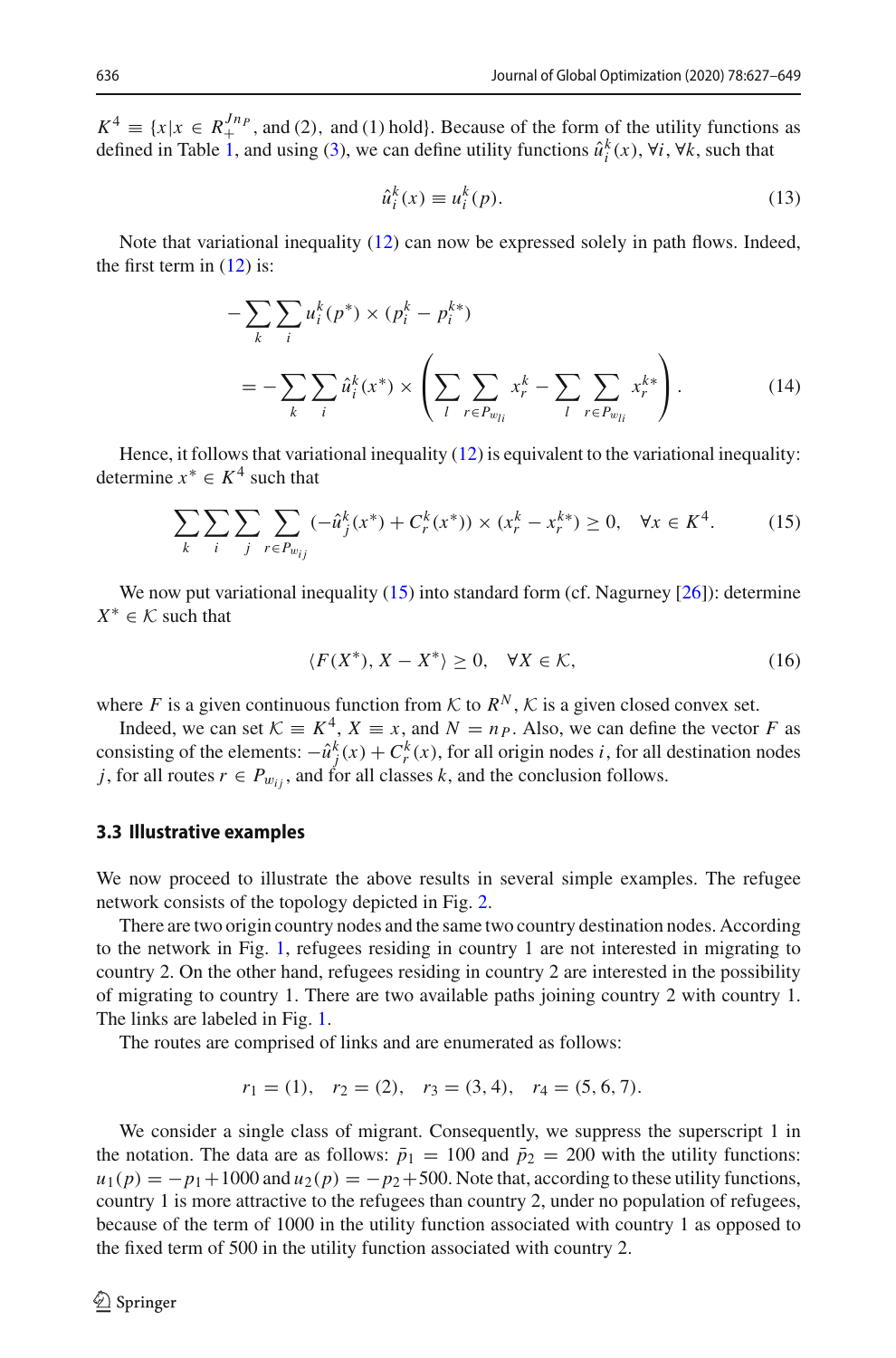<span id="page-10-0"></span>**Fig. 2** Network topology for illustrative refugee migration examples



Destination Nodes

The link migration cost functions are:

$$
c_1 = c_2 = 0,
$$
  
\n
$$
c_3(f) = f_3 + 200, \quad c_4(f) = f_4 + 100,
$$
  
\n
$$
c_5(f) = f_5 + 30, \quad c_6(f) = .5f_6 + 40, \quad c_7(f) = f_7 + 30.
$$

We see that route  $r_2$  consists of two legs of a journey, whereas route  $r_3$  is comprised on three legs. However, the fixed components of the migration cost on the legs of the former are much higher than those on the latter.

We first consider the case without regulations. It is easy to compute the equilibrium solution, using simple algebra. Indeed, we find that:

$$
x_{r_1}^* = 100
$$
,  $x_{r_2}^* = 75$ ,  $x_{r_3}^* = 25$ ,  $x_{r_4}^* = 100$ ;

hence,

$$
p_1^* = 225, \quad p_2^* = 75,
$$

with associated utilities being:

$$
\hat{u}_1(x^*) = u_1(p^*) = 775
$$
,  $\hat{u}_2(x^*) = u_2(p^*) = 425$ ,

and the incurred migration costs on the routes at equilibrium:  $C_{r_1} = 0$ ,  $C_{r_2} = 0$ ,  $C_{r_3} =$  $C_{r_4} = 350$ . Moreover,  $\lambda_1^* = \lambda_2^* = 0$ .

It is clear that the equilibrium conditions  $(6)$  and  $(7)$  hold.

Observe that, initially, before the refugee migration takes place,  $u(\bar{p}_1) = 900$  and  $u_2(\bar{p}_2) = 300$ . Once equilibrium is achieved, those who have migrated from country 2 to country 1 more than double their utility, whereas those who remain in country 2 experience a gain in utility of over 33%. Those in country 1, because of the increase in the number of refugees and that they are not migrating, suffer a reduction in utility of approximately 14%.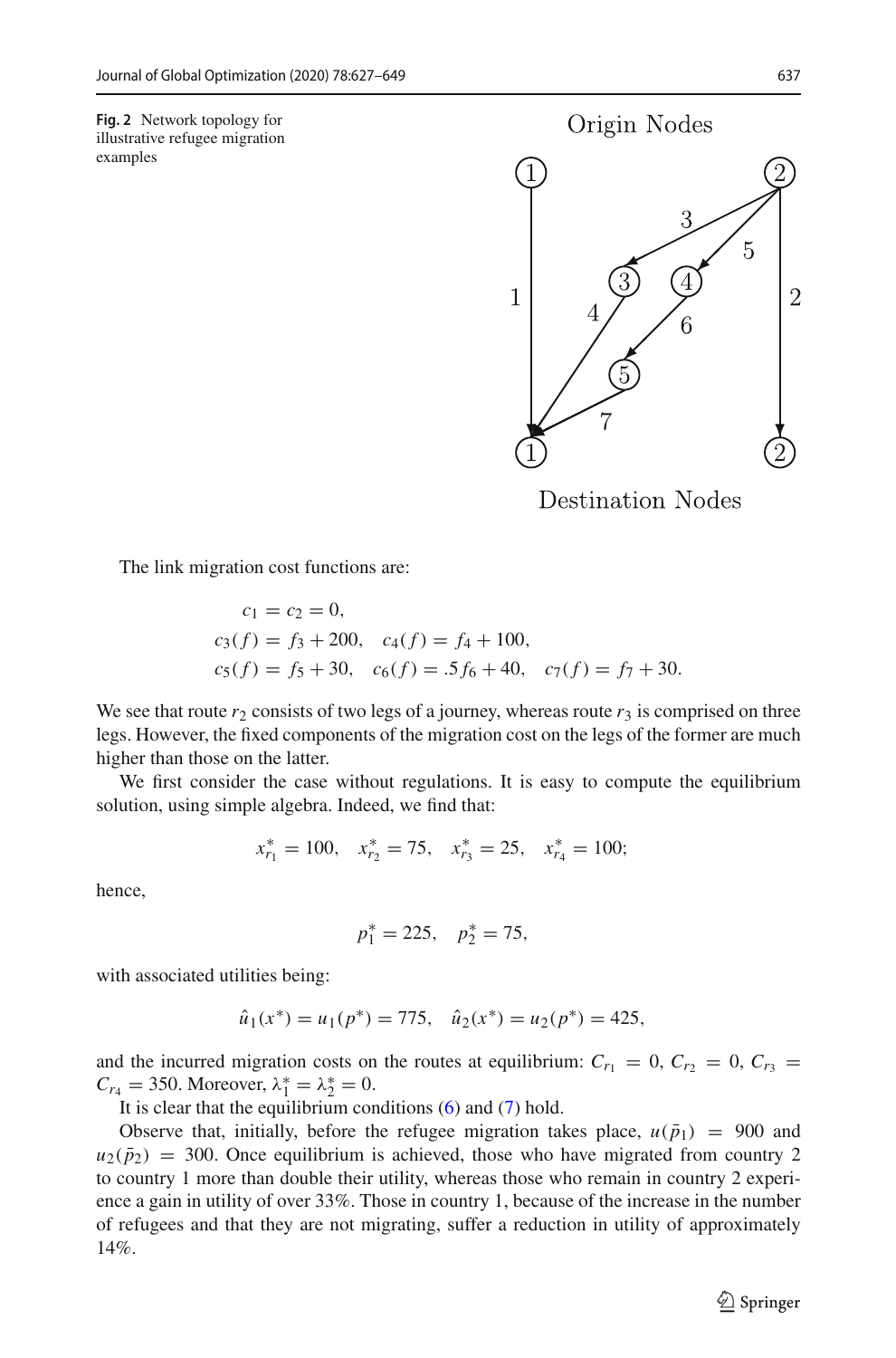We now suppose that a regulation is imposed on destination node 1 by country 1 of the following form:

$$
x_{r_3} + x_{r_4} \le U^1 = 25.
$$

The new equilibrium solution is:

$$
x_{r_1}^* = 100
$$
,  $x_{r_2}^* = 175$ ,  $x_{r_3}^* = 0$ ,  $x_{r_4}^* = 25$ ;

hence,

$$
p_1^* = 125, \quad p_2^* = 175,
$$

with associated utilities being:

$$
\hat{u}_1(x^*) = u_1(p^*) = 875
$$
,  $\hat{u}_2(x^*) = u_2(p^*) = 325$ ,

and the migration costs on the routes:  $C_{r_1} = 0$ ,  $C_{r_2} = 0$ ,  $C_{r_3} = 300$ ,  $C_{r_4} = 162.50$ . Moreover,  $\lambda_1^* = \lambda_2^* = 0$ . The optimal Lagrange multiplier associated with the regulation constraint is:  $\mu_1^* = 387.50$ . One can see that route  $r_3$  is too expensive and will not be used under the refugee migratory flow pattern.

Now, refugees in country 1, at equilibrium, enjoy a higher utility than before the regulation was imposed of 875 versus 775, an increase of about 13%. On the other hand, refugees in country 2 now experience a lower utility, than before the regulation was imposed. They are no longer all free to migrate because of the imposed regulatory upper bound of 25 limiting the migration from country 2 to country 1. Under the regulation, those who manage to migrate enjoy a higher utility than before of 425, but those who are left behind in country 2 experience a lower utility than in the case without regulations—of 325, revealing a drop of about 30%.

### <span id="page-11-0"></span>**4 Supernetwork transformation to a traffic network equilibrium problem with fixed demands**

Before presenting the computational procedure that we will apply to compute solutions to larger refugee migration problems, we establish a supernetwork equivalence between the refugee model with multiple paths, but with a single class, and a traffic network equilibrium problem with fixed demands. Such a connection has never been made before and enables the transfer of a plethora of algorithms from transportation science to solve refugee migration problems. We note that the multiclass transformation into a single class/mode problem readily follows by applying standard multicopy techniques as proposed by Dafermos [\[6\]](#page-21-25).

Specifically, recall, cf. Fig. [1,](#page-6-0) that, in the refugee network, there are origin nodes where the initial populations, including the refugees, are located. Moreover, in order to capture that some of the refugees may remain at their origin locations, we also have as many destination nodes in the original network as there are origin nodes. Plus, in order to reflect that a volume of the population may remain at each location, we have a path consisting of a single link joining an origin node to its "companion" destination node, with an associated cost, as noted earlier, of zero. Also, in the original network there are paths/routes consisting of one or more links joining origin nodes to destination nodes reflecting possible routes that the refugees may take; see, for example, multiple illustrations of this in the real world on different continents on actual maps in Conant [\[5\]](#page-20-0).

We now construct the supernetwork representation—cf. Fig. [3.](#page-12-0) We add a single "super" destination node *D* to the bottom of the original network in Fig. [1](#page-6-0) and a link joining each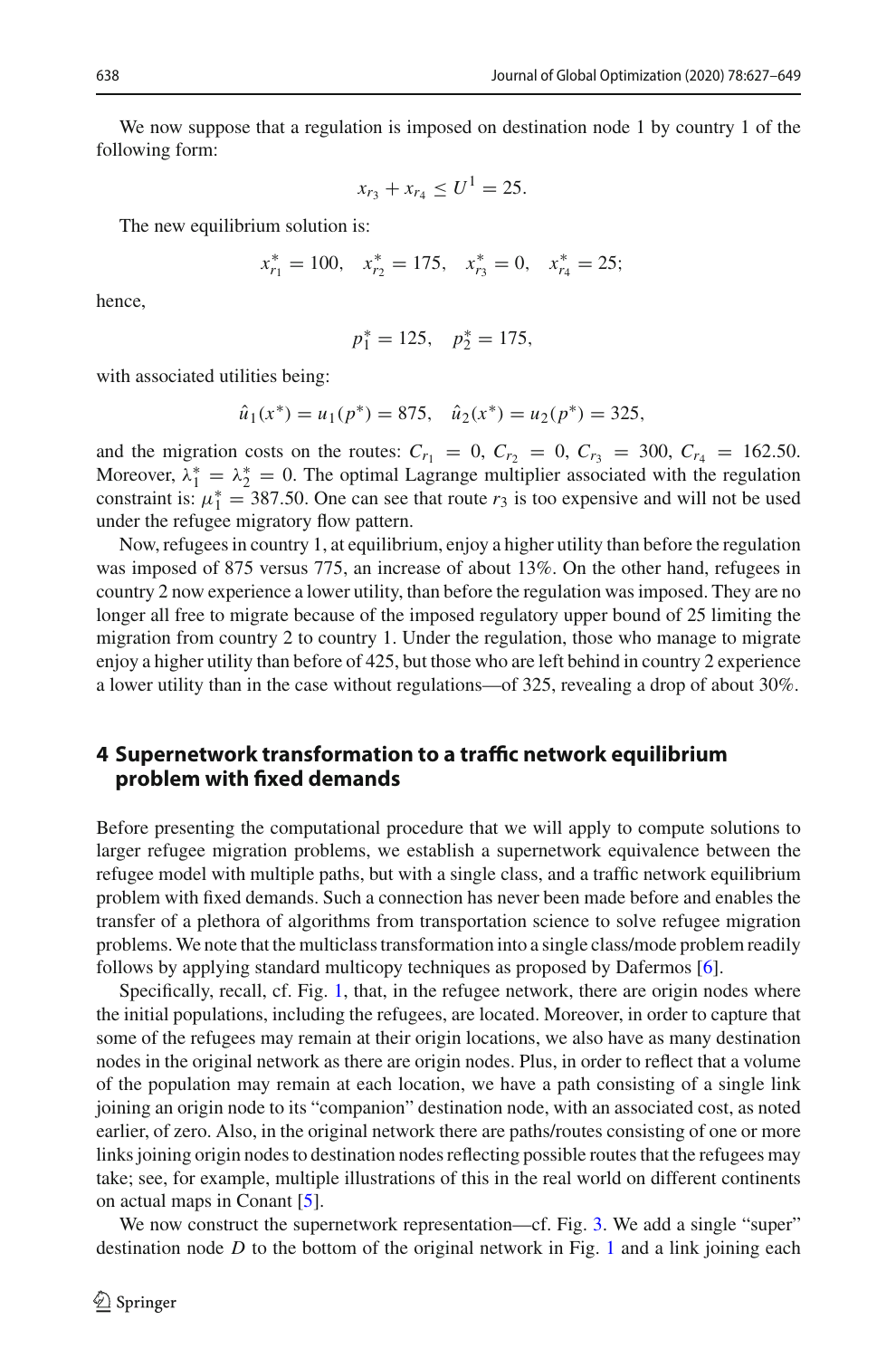

Super Destination Node

<span id="page-12-0"></span>**Fig. 3** Supernetwork transformation of the sample refugee network topology

original destination node to node *D*. The origin/destination (O/D) pairs on the supernetwork, which will be equivalent to a traffic network equilibrium problem with fixed demands (cf. Dafermos [\[7\]](#page-21-11), Smith [\[48\]](#page-22-19)) are now as follows. There are as many O/D pairs in the supernetwork as there are origin nodes, that is, *n*, with the O/D pairs consisting of the following pairs of nodes:  $w_1 = (1, D), \ldots, w_n = (n, D)$ . Note that each origin node in the supernetwork corresponds to the respective origin node in the original network. The fixed demands associated with these O/D pairs, denoted by  $d_{w_1}, d_{w_2}, \ldots, d_{w_n}$  are set, respectively, equal to:  $\bar{p}_1$ ,  $\bar{p}_2, \ldots, \bar{p}_n$ . The costs on the links on the supernetwork that are the same as in the original network remain the same. The costs on the new links joining destination nodes 1, ..., *n*, with node *D* capture the utility information at the respective destination and are assigned, respectively, as:  $-u_1(p), \ldots, -u_n(p)$ .

It is straightforward to verify that the flows on paths connecting each O/D pair on the supernetwork will coincide with the respective path flows on the original network and the conservation of flow equations [\(2\)](#page-4-1) and [\(4\)](#page-5-1) will hold. Furthermore, the final populations (as in  $(3)$ ) at the destination locations coincide with the link flows on the respective additional links in the supernetwork in Fig. [3,](#page-12-0) terminating in node *D*.

We now prove that the equilibrium conditions according to Definition [1](#page-6-2) are also satisfied by the TNE flow on the supernetwork in Fig. [3](#page-12-0) with the additional link costs as defined above.

Observe that, from the construction of the supernetwork and the associated link costs, in equilibrium, if the flow on the path consisting of the original direct link from an origin node *i* to its companion node and the super demand node *D* is positive, then the cost on that path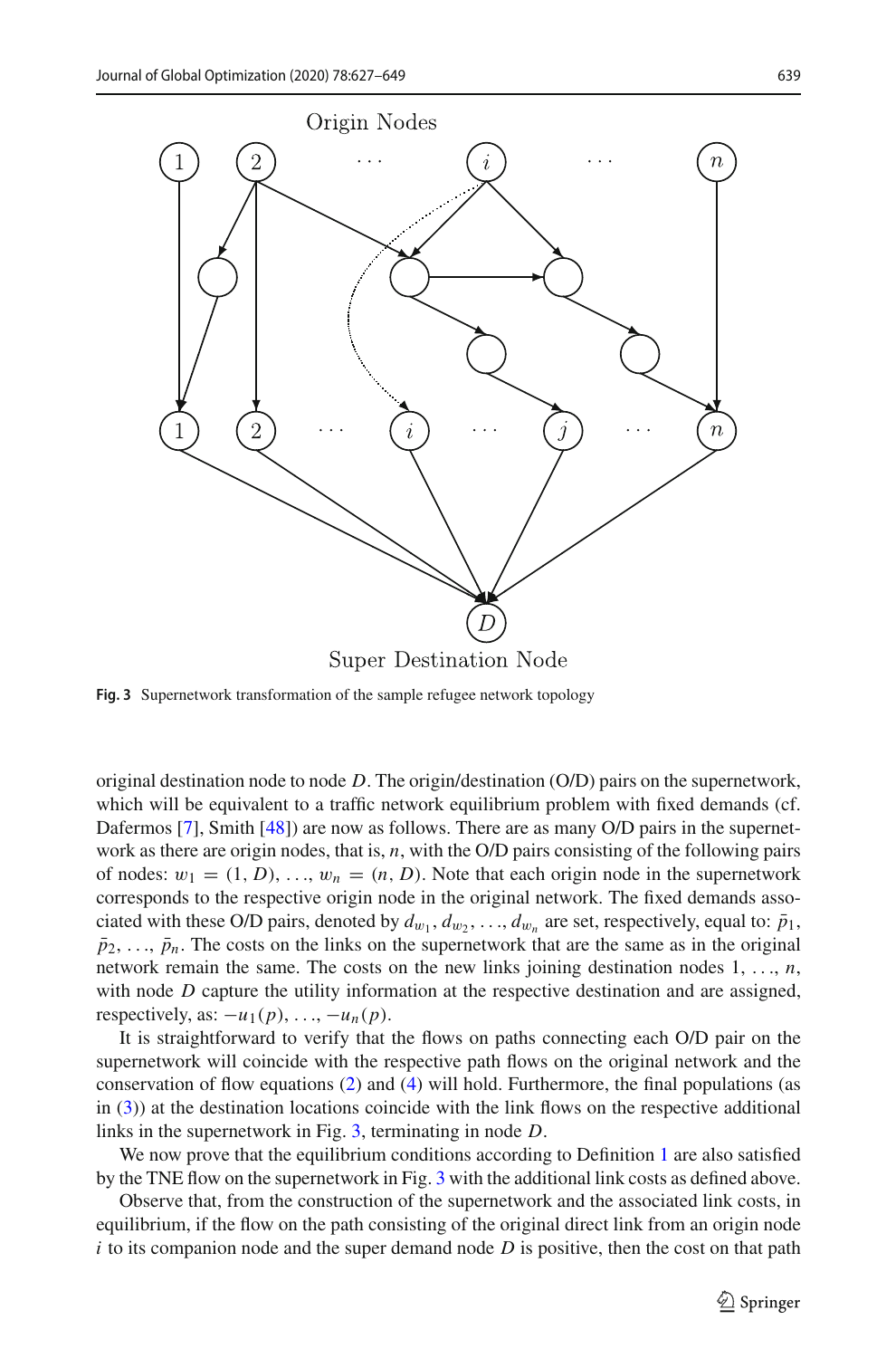is precisely equal to minus the utility,  $-u_i(p^*)$ . Moreover, if the flow on any other path from that same origin node to  $D$  is positive, and, say, that it goes through a node  $j$  to node  $D$ , then the cost on that path is equal to  $C_r - u_j(p^*)$ , where  $C_r$  is the cost on the original such path *r* and  $-u_i(p^*)$  is the cost on the final link to node *D*. Because of the structure of the supernetwork, we know that these two costs are equalized, in the traffic network equilibrium, and, hence, we have that:

$$
C_r - u_j(p^*) = -u_i(p^*),
$$

or, equivalently:

$$
u_i(p^*) + C_r = u_j(p^*),
$$

which is precisely the first part of the equilibrium condition [\(6\)](#page-6-1) (since this holds true for any such paths and nodes). Clearly, the second part of [\(6\)](#page-6-1) also holds since any more expensive path connecting each O/D pair will not be used. The second part of the equilibrium conditions, [\(7\)](#page-6-3), is easy to see will hold, as well, if the initial population at an origin location node is insufficient, in which case the corresponding  $\lambda_i^*$  may be positive.

Also, it is well-known that the path flow variational inequality formulation of the fixed demand traffic network equilibrium problem (cf. Dafermos [\[7](#page-21-11)] and Nagurney [\[26](#page-21-7)]) is of the form: determine  $\hat{X}^* \in \mathcal{K}^1$  such that

<span id="page-13-1"></span>
$$
\langle \hat{C}(\hat{X}^*), \hat{X} - \hat{X}^* \rangle \ge 0, \quad \forall \hat{X} \in \mathcal{K}^1,
$$
\n
$$
(17)
$$

where  $\hat{C}$  is the vector of path costs,  $\hat{X}$  is the vector of path flows, and  $\mathcal{K}^1$  is the feasible set consisting of the nonnegativity assumption on the path flows and with the demands for the O/D pairs being satisfied by the path flows. With the path flows and the path costs as defined above on the supernetwork, along with the feasible set, it is clear that variational inequality [\(17\)](#page-13-1) coincides with variational inequality [\(15\)](#page-9-0).

The supernetwork reformulation is relevant even for the refugee model with regulations since the regulations become side constraints for the former and variational inequality [\(17\)](#page-13-1) still applies but with the feasible set  $K^2$  including also the side constraints. We assume that  $K^2$  is nonempty.

We provide the full supernetwork equivalence for the numerical example(s) in Sect. [6.](#page-19-0)

Through the supernetwork equivalence, one can avail oneself of many algorithms that have been applied to solve traffic network equilibrium problems (cf. Bar-Gera [\[1](#page-20-4)], Nagurney [\[22](#page-21-26)[,23\]](#page-21-27), Patriksson [\[43](#page-22-14)], Sheffi [\[47](#page-22-9)], and the references therein), which have, also, because of the longer history of that area of application, been used effectively and efficiently to solve large-scale real world transportation networks in cities consisting of thousands of nodes, links, and origin/destination pairs of nodes (see Perederieieva et al. [\[44\]](#page-22-20) and the references therein).

### <span id="page-13-0"></span>**5 The algorithm and numerical examples**

Our numerical examples are inspired by the refugee flows from Mexico to the United States, an issue that has been receiving a lot of attention in the press. Specifically, the baseline network for the numerical examples is depicted in Fig. [4.](#page-14-0) The top nodes correspond to origin nodes, representing cities/towns, with the first four nodes being locations in the southwestern United States and the next three top nodes corresponding to locations in Mexico, where refugee origin nodes have been identified. The bottom nodes in the network in Fig. [4](#page-14-0) are the destination node locations. We consider a single class of refugee.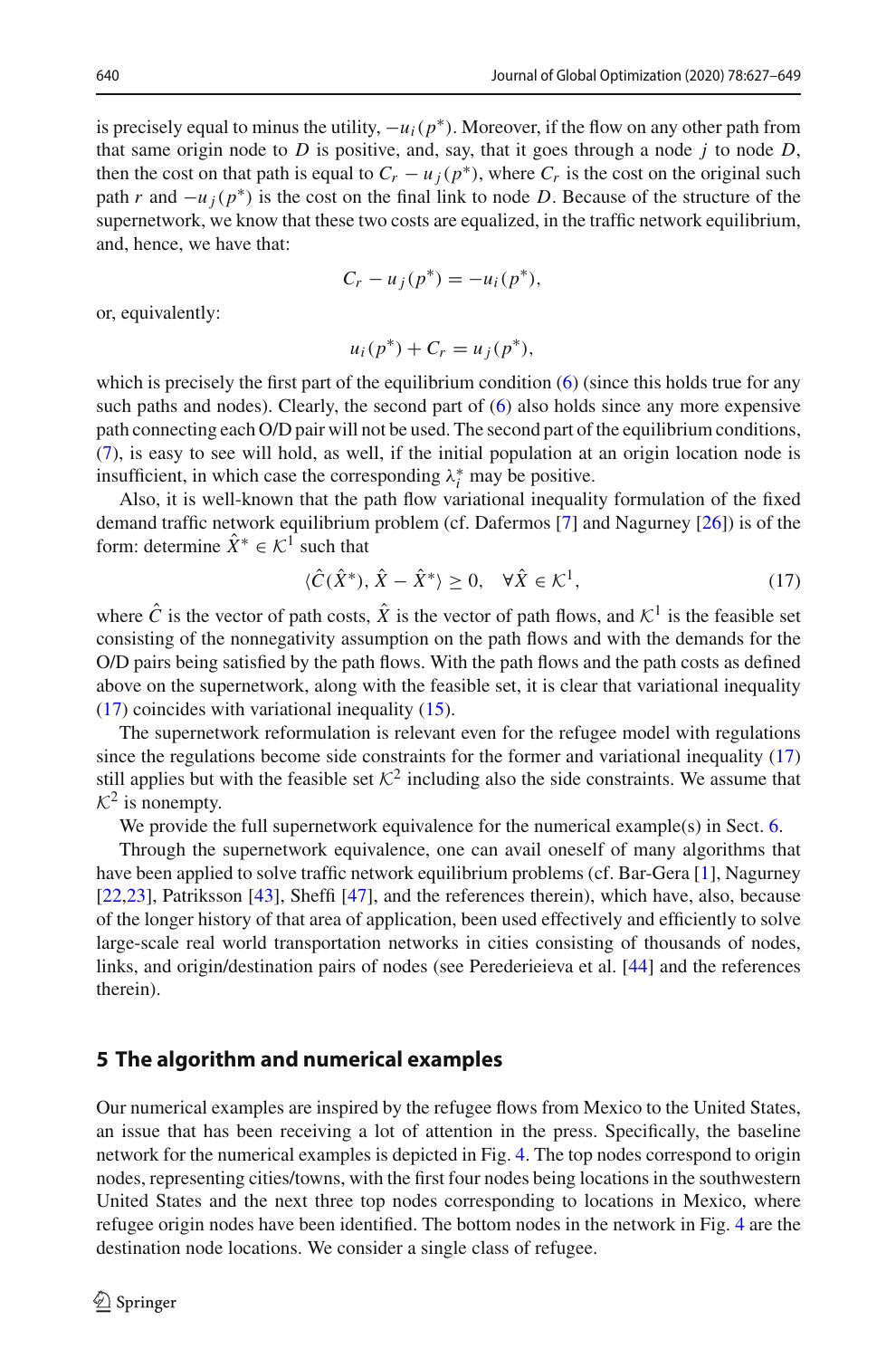

<span id="page-14-0"></span>**Fig. 4** The baseline refugee network topology for the numerical examples

<span id="page-14-1"></span>We consider four examples: Example [1](#page-14-1) through Example 4, with Example 1 being the example without regulations.

*Example 1* The initial populations at the origin nodes are:

$$
\bar{p}_1 = 1,400,000, \quad \bar{p}_2 = 20,000, \quad \bar{p}_3 = 70,000,
$$
  
\n $\bar{p}_4 = 260,000, \quad \bar{p}_5 = 50,000, \quad \bar{p}_6 = 225,000, \quad \bar{p}_7 = 30,000.$ 

The utility functions associated with these locations are as follows:

 $u_1(p) = -p_1 + 3,000,000, u_2(p) = -2p_2 + 200,000, u_3(p) = -p_3 + 1,500,000,$  $u_4(p) = 3p_4 + 900, 000, u_5(p) = -p_5 + 100, 000, u_6(p) = -p_6 + 300, 000,$  $u_7(p) = -p_7 + 100,000.$ 

From the above utility functions, one can see that the locations in the United States are more attractive than those in Mexico, due to the significantly larger fixed utility term in the corresponding utility functions.

We now provide the link cost data. Please refer to the network in Fig. [4](#page-14-0) for the link locations.

Specifically, the link costs associated with remaining at one's location at nodes 1 through 7, respectively, are, as discussed earlier, all equal to 0.00, and, hence, we have that:

$$
c_1(f) = c_2(f) = c_3(f) = c_4(f) = c_{11}(f) = c_{15}(f) = c_{18}(f) = 0.00.
$$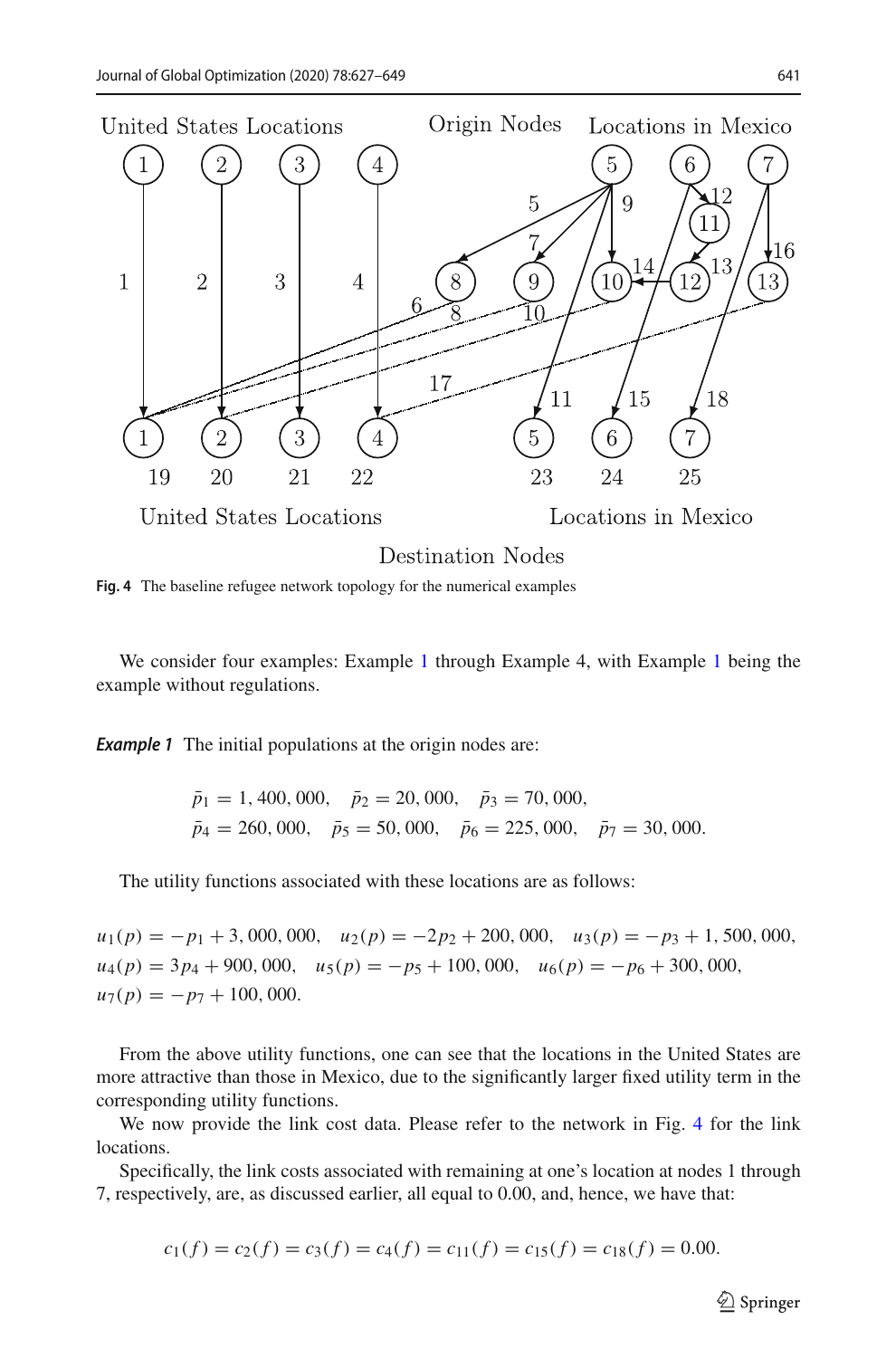The costs associated with the refugee migrations are, in turn, as follows:

$$
c_5(f) = .00006 f_5^4 + 6f_5 + 4f_6 + 200, \quad c_6(f) = 7f_6 + 3f_8 + 300,
$$
  
\n
$$
c_7(f) = .00008 f_7^4 + 8f_7 + 2f_8 + 400,
$$
  
\n
$$
c_8(f) = .00004 f_8^4 + 5f_8 + 2f_{10} + 450, \quad c_9(f) = .00001 f_9^4 + 6f_9 + 2f_{10} + 300,
$$
  
\n
$$
c_{10}(f) = 4f_{10} + f_{12} + 400,
$$
  
\n
$$
c_{12}(f) = 8f_{12} + 2f_{13} + 100, \quad c_{13}(f) = .00001 f_{13}^4 + 7f_{13} + 3f_9 + 50,
$$
  
\n
$$
c_{14}(f) = 8f_{14} + 3f_9 + 100,
$$
  
\n
$$
c_{16}(f) = 3f_{16} + f_{12} + 100, \quad c_{17}(f) = .00003 f_{17} + 3f_{17} + 50.
$$

Observe that the above cost functions are nonseparable and several have flow links raised to the fourth power. The former characteristic allows one to model interactions whereas the latter captures increased congestion and, hence, cost.

One can see from the network in Fig. [4,](#page-14-0) that the refugees located at location node 5 in Mexico have three available paths to reach the United States, whereas those at node 6 and node 7 have a single path each, all with associated costs on the routes, which consist of multiple links. Those residing at location nodes 1 through 4 in the United States are not interested in migrating to Mexico. Of course, those living at nodes 5, 6, and 7 can also elect to remain in Mexico.

The routes are defined as consisting of the following respective links and enumerated as follows:

$$
r_1 = (1), r_2 = (2), r_3 = (3), r_4 = (4),
$$
  
\n
$$
r_5 = (5, 6), r_6 = (7, 8), r_7 = (9, 10), r_8 = (11),
$$
  
\n
$$
r_9 = (12, 13, 14, 10), r_{10} = (15),
$$
  
\n
$$
r_{11} = (16, 17), r_{12} = (18).
$$

For the solution of the problem, as noted earlier, we first construct the supernetwork equivalence with the supernetwork topology as in Fig. [5](#page-16-0) and the O/D pairs, the links and paths, the link costs on the new links, the demands, and the path costs, defined accordingly.

We implemented the Euler method, embedded with the exact equilibrium algorithm as described in Nagurney and Zhang [\[40](#page-22-21)]; see also the book by Nagurney and Zhang [\[39\]](#page-22-22). We initialized the algorithm as follows. The initial populations were equally distributed among all the paths. The sequence  ${a_{\tau}}$  in the Euler method satisfied the conditions required for convergence and was set to:  $.1\{1, \frac{1}{2}, \frac{1}{2}, \frac{1}{3}, \frac{1}{3}, \frac{1}{3}, \ldots\}$ . The algorithm was deemed to have converged if the absolute value of the difference between each successively computed path flow differed by no more than  $10^{-7}$ . The computer system utilized was a Linux system at the University of Massachusetts Amherst.

The computed equilibrium path flow pattern for Example [1](#page-14-1) is:

$$
x_{r_1}^* = 1,400,000.00, \quad x_{r_2}^* = 20,000.00, \quad x_{r_3}^* = 700,000.00, \quad x_{r_4}^* = 260,000.00, \quad x_{r_5}^* = 400.25, \quad x_{r_6}^* = 336.64, \quad x_{r_7}^* = 317.17, \quad x_{r_8}^* = 48,945.95, \quad x_{r_9}^* = 290.25, \quad x_{r_{10}}^* = 224,709.75, \quad x_{r_{11}}^* = 199.54, \quad x_{r_{12}}^* = 29,800.46,
$$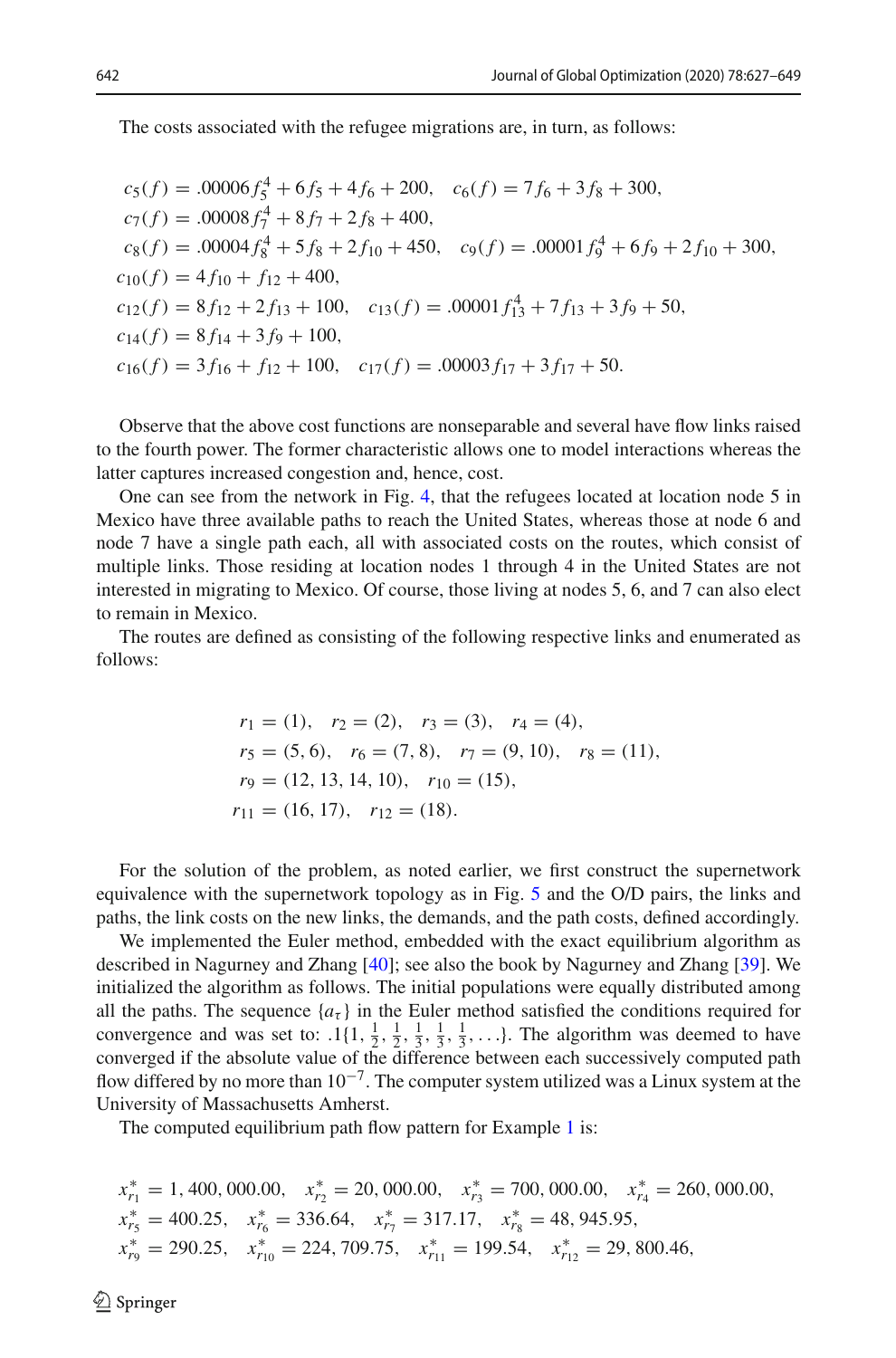

<span id="page-16-0"></span>**Fig. 5** The supernetwork topology for the baseline example

which corresponds to the following equilibrium link flow pattern:

 $f_1^* = 1,400,000.00, \quad f_2^* = 20,000.00, \quad f_3^* = 700,000.00, \quad f_4^* = 260,000.00,$  $f_5^* = 400.25$ ,  $f_6^* = 400.25$ ,  $f_7^* = 336.64$ ,  $f_8^* = 336.64$ ,  $f_9^* = 317.17$ ,  $f_{10}^* = 607.41$ ,  $f_{11}^* = 48,945.95$ ,  $f_{12}^* = 290.25$ ,  $f_{13}^* = 290.25$ ,  $f_{14}^* = 290.25$ ,  $f_{15}^* = 224, 709.75$ ,  $f_{16}^* = 199.54$ ,  $f_{17}^* = 199.54, \quad f_{18}^* = 29,800.46.$ 

The computed equilibrium populations at the four locations in the United States and at the three locations in Mexico are:

$$
p_1^* = 1,400,736.88
$$
,  $p_2^* = 20,607.42$ ,  $p_3^* = 700,000.00$ ,  
\n $p_4^* = 260,199.55$ ,  $p_5^* = 48,945.95$ ,  $p_6^* = 224,709.75$ ,  $p_7^* = 29,800.46$ .

Note that these equilibrium location populations correspond, respectively, to the equilibrium link flows on links 19 through 25 in the supernetwork in Fig. [5.](#page-16-0)

The associated incurred utilities at the equilibrium at the locations are:

 $u_1(p^*) = 1,599,263.13, u_2(p^*) = 158,785.17, u_3(p^*) = 800,000.00,$  $u_4(p^*) = 119, 401.38, u_5(p^*) = 51, 054.05, u_6(p^*) = 75, 290.25, u_7(p^*) = 70, 199.55.$ 

 $\hat{\mathfrak{D}}$  Springer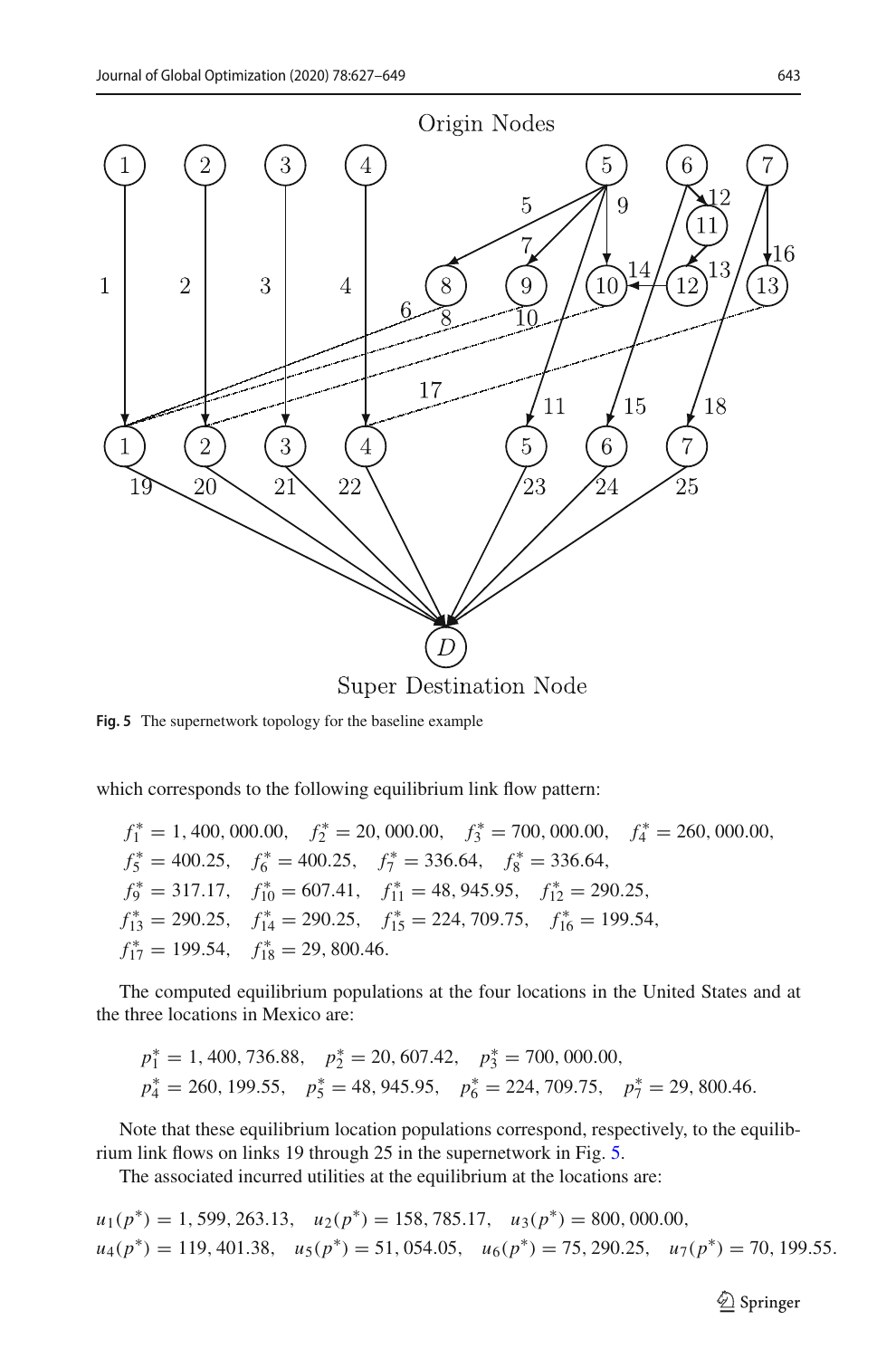| Path           | Equilibrium path flow |                 |                 |                 |
|----------------|-----------------------|-----------------|-----------------|-----------------|
|                | Ex <sub>1</sub>       | Ex <sub>2</sub> | Ex <sub>3</sub> | Ex <sub>4</sub> |
| $r_1$          | 1,400,00.00           | 1,400,00.00     | 1,400,00.00     | 1,400,00.00     |
| r <sub>2</sub> | 20,000.00             | 20,000.00       | 20,000.00       | 20,000.00       |
| $r_3$          | 700,000.00            | 700,000.00      | 700,000.00      | 700,000.00      |
| $r_4$          | 260,000.00            | 260,000.00      | 260,000.00      | 260,000.00      |
| r <sub>5</sub> | 400.25                |                 | 400.36          |                 |
| r <sub>6</sub> | 336.64                | 336.68          |                 |                 |
| r <sub>7</sub> | 317.17                | 317.48          | 317.43          | 317.74          |
| $r_8$          | 48,945.95             | 49,345.84       | 49.282.21       | 49,682.27       |
| rg             | 290.25                | 290.25          | 290.25          | 290.25          |
| $r_{10}$       | 224,709.75            | 224,709.75      | 224,709.75      | 224,709.75      |
| $r_{11}$       | 199.54                | 199.54          | 199.54          | 199.54          |
| $r_{12}$       | 29,800.46             | 29,800.46       | 29,800.46       | 29,800.46       |

<span id="page-17-0"></span>**Table 2** Equilibrium path flows for Examples 1-4

We also, for completeness, report the path costs at the computed equilibrium flows since it is easy to then verify that the equilibrium conditions, as stated in Definition [1,](#page-6-2) hold. Specifically, the incurred path costs at the equilibrium are:

$$
C_{r_1}(x^*) = C_{r_2}(x^*) = C_{r_3}(x^*) = C_{r_4}(x^*) = 0.00,
$$
  
\n
$$
C_{r_5}(x^*) = 1,548,207.50, \quad C_{r_6}(x^*) = 1,548,196.38, \quad C_{r_7}(x^*) = 107,729.39,
$$
  
\n
$$
C_{r_8}(x^*) = 0.00, \quad C_{r_9}(x^*) = 83,500.69, \quad C_{r_{10}}(x^*) = 0.00,
$$
  
\n
$$
C_{r_{11}}(x^*) = 49,200.66, \quad C_{r_{12}}(x^*) = 0.00.
$$

We now proceed to impose regulations and construct Examples 2 through 4, which are analogues of Example 1, but with regulations.

#### **Examples 2, 3, and 4**

In Example 2, we considered the following scenario: The US government has told the Mexican government that it is restricting the flow on route  $r<sub>5</sub> = (5, 6)$  to zero; essentially resulting in the elimination of this path, since its processing facilities are experiencing delays due to congestion. The rest of the data remain as in Example [1.](#page-14-1)

In Example 3, we studied the following scenario: Route  $r_6 = (7, 8)$  is now unavailable to refugees, but the other routes and data remain as in Example [1.](#page-14-1)

And, in Example 4, we investigate the scenario that the United States is concerned about the influx of refugees and both routes  $r_5$  and  $r_6$  from Mexico are, in effect, banned/eliminated.

In order to enable cross comparisons with the examples with regulations and with the baseline Example [1,](#page-14-1) in Table [2,](#page-17-0) we report the computed equilibrium path flows and in Table [3](#page-18-0) we report the associated path costs for all four examples. In Table [4,](#page-18-1) we report the associated computed equilibrium populations, whereas the incurred utilities at the locations are reported in Table [5.](#page-18-2)

One can see, from Table [5,](#page-18-2) that (as occurred also in the illustrative examples in Sect. [3\)](#page-4-0), under the regulations (as in Examples 2 through 4), the utility of those subject to regulations, as in the case of those in node 5, is reduced. On the other hand, those in location 1, which now has a lower flow of refugees, experience a higher utility. Also, with both refugee routes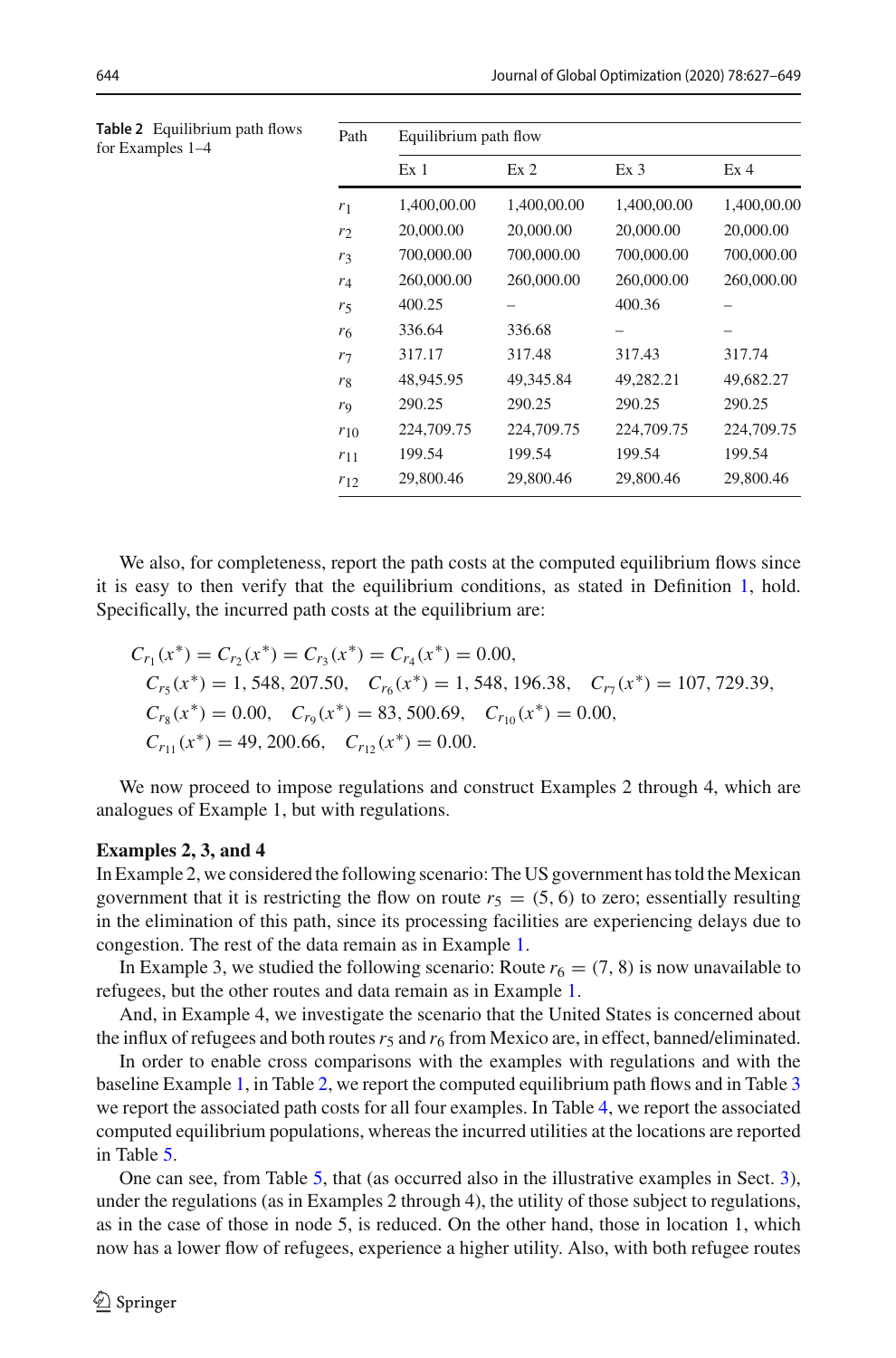| Path           | Equilibrium path cost |                 |                 |                 |  |
|----------------|-----------------------|-----------------|-----------------|-----------------|--|
|                | Ex <sub>1</sub>       | Ex <sub>2</sub> | Ex <sub>3</sub> | Ex <sub>4</sub> |  |
| r <sub>1</sub> | 0.00                  | 0.00            | 0.00            | 0.00            |  |
| r <sub>2</sub> | 0.00                  | 0.00            | 0.00            | 0.00            |  |
| r <sub>3</sub> | 0.00                  | 0.00            | 0.00            | 0.00            |  |
| $r_4$          | 0.00                  | 0.00            | 0.00            | 0.00            |  |
| r <sub>5</sub> | 1,548,207.50          | -               | 1,548,880.63    | -               |  |
| r <sub>6</sub> | 1,548,196.38          | 1,549,024.00    |                 |                 |  |
| r <sub>7</sub> | 107,729.39            | 108,128.58      | 108,065.58      | 108,465.59      |  |
| $r_8$          | 0.00                  | 0.00            | 0.00            | 0.00            |  |
| r <sub>9</sub> | 83,500.69             | 83,500.22       | 83,502.10       | 83,504.66       |  |
| $r_{10}$       | 0.00                  | 0.00            | 0.00            | 0.00            |  |
| $r_{11}$       | 49,200.66             | 49,200.63       | 49,201.31       | 49,200.66       |  |
| $r_{12}$       | 0.00                  | 0.00            | 0.00            | 0.00            |  |

<span id="page-18-0"></span>**Table 3** Equilibrium path costs for Example 1–4

<span id="page-18-1"></span>**Table 4** Equilibrium populations at the locations for Example 1–4

| Node | Equilibrium population |                 |                 |                 |  |
|------|------------------------|-----------------|-----------------|-----------------|--|
|      | Ex <sub>1</sub>        | Ex <sub>2</sub> | Ex <sub>3</sub> | Ex <sub>4</sub> |  |
| 1    | 1,400,736.88           | 1,400,336.63    | 1,400,400.38    | 1,400,000.00    |  |
| 2    | 20,607.42              | 20,607.72       | 20,607.67       | 20,607.67       |  |
| 3    | 700,000.00             | 700,000.00      | 700,000.00      | 700,000.00      |  |
| 4    | 260,199.55             | 260,199.55      | 260,199.55      | 260,199.55      |  |
| 5    | 48,945.95              | 49,345.84       | 49,282.21       | 49,682.27       |  |
| 6    | 224,709.75             | 224,709.75      | 224,709.75      | 224,709.75      |  |
| 7    | 29,800.46              | 224,709.75      | 224,709.75      | 29,800.46       |  |

<span id="page-18-2"></span>**Table 5** Equilibrium utilities at the locations for Example 1–4

| Node           | Utility at equilibrium |                 |                 |                 |  |
|----------------|------------------------|-----------------|-----------------|-----------------|--|
|                | Ex <sub>1</sub>        | Ex <sub>2</sub> | Ex <sub>3</sub> | Ex <sub>4</sub> |  |
| 1              | 1,599,263.13           | 1,599.663.38    | 1,599,599.63    | 1,600,000.00    |  |
| 2              | 158,785.17             | 158,784.56      | 158,784.66      | 158,784.00      |  |
| 3              | 800,000.00             | 800,000.00      | 800,000.00      | 800,000.00      |  |
| $\overline{4}$ | 119,401.38             | 119,401.38      | 119,401.38      | 119,401.38      |  |
| 5              | 51,054.05              | 50,654.16       | 50,717.79       | 50,317.73       |  |
| 6              | 75,290.25              | 75,290.25       | 75,290.25       | 75,290.25       |  |
| 7              | 70,199.55              | 70,199.55       | 70,199.55       | 70,199.55       |  |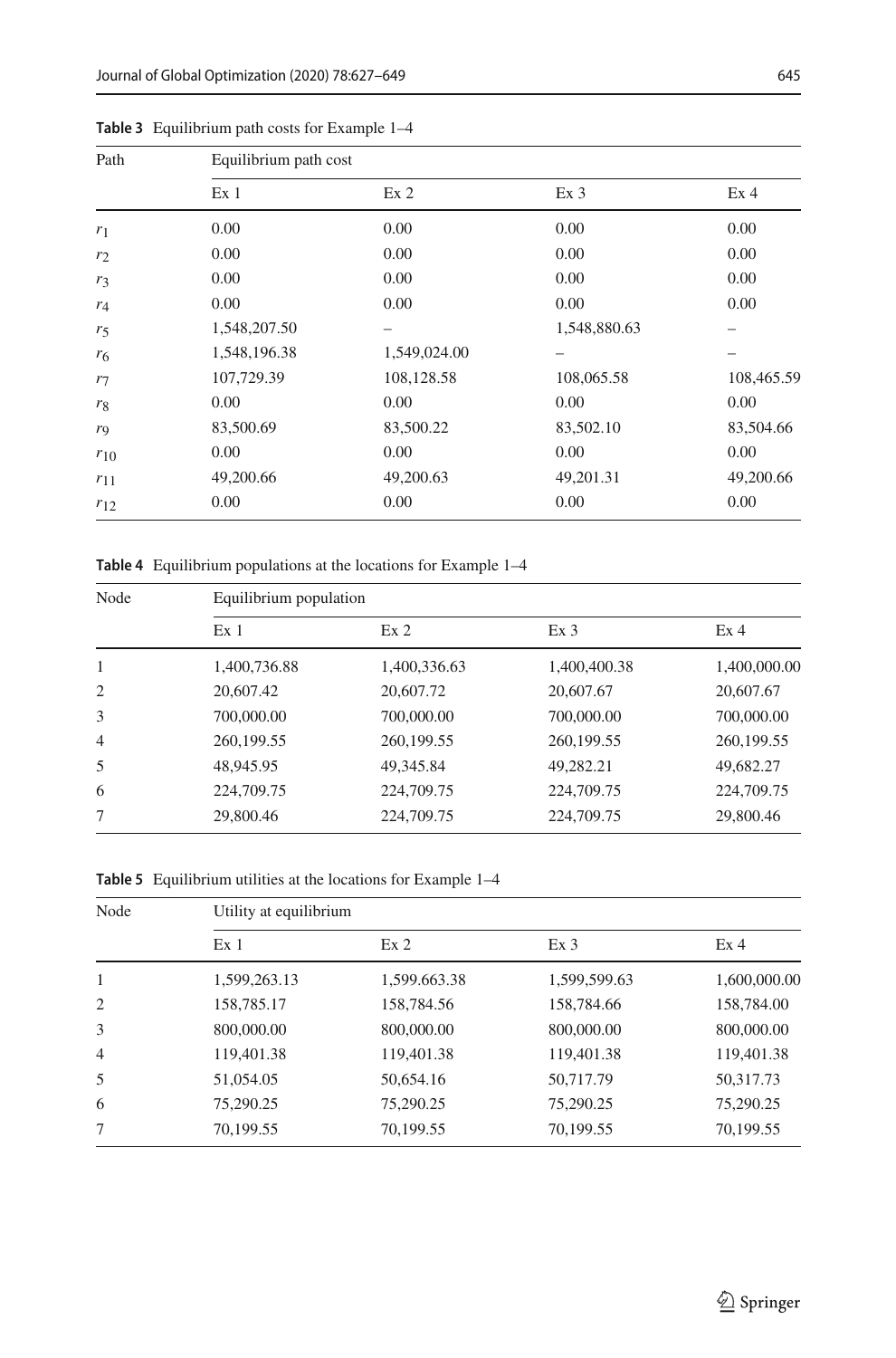blocked to the United States, the population that remains at node 5 is the highest in Example 4, as compared to the value in Example 2 and Example 3.

We remark that although the examples are stylized, they nevertheless, contain features representative of refugee networks in reality.

### <span id="page-19-0"></span>**6 Summary, conclusions, and suggestions for future research**

In this paper, we constructed refugee migration network equilibrium models that incorporate multiple classes of refugees, along with routes from origin to destination nodes that can consist of multiple links that capture congestion. Such features have been noted in practice but, heretofore, not captured in models of human migration. Moreover, we utilized a useroptimization perspective, rather than a system-optimization perspective. In the former, the refugees/migrants seek locations to migrate to that are optimal from an individual perspective as opposed to resettling refugees in a system-optimized manner.

In addition, we established that the more general model, for which we also proposed constraints associated with governmental migration regulations, could be transformed, using a supernetwork construct, into a traffic network equilibrium with fixed demands. This connection expands the theory of network equilibrium problems and allows for the transferral of algorithms that have been developed over many years for the solution of traffic network equilibrium problems to problems of refugee and human migration. In addition, we noted that regulations in this context can be viewed as side constraints associated with traffic networks.

We provided both small numerical examples, in order to illustrate the modeling framework, as well as larger scale examples, inspired by the refugee crisis from Mexico to the United States. For the solution of the latter numerical examples, we utilized the Euler method, embedded with the exact equilibrium algorithm. Our examples show who may benefit from the imposition of certain regulations and who may lose. We expect that research in the future may investigate additional types of regulations of refugee networks, for which other computational schemes may be utilized, with further exploitation of network structure.

**Acknowledgements** The authors are grateful to the anonymous reviewers for their careful reading of an earlier version of this paper and for their constructive comments and suggestions.

### **Appendix**

*Proof of Theorem* [1](#page-7-0) We first show that if a pattern  $(p^*, x^*) \in K^1$  satisfies equilibrium conditions  $(6)$  and  $(7)$ , then it also satisfies the variational inequality in  $(8)$ .

Suppose that  $(p^*, x^*) \in K^1$  satisfies the equilibrium conditions. We know, from the conservation of flow equations, that  $x_r^{k*} \ge 0$ , and  $\sum_{j=1}^n \sum_{r \in P_{w_{ij}}} x_r^{k*} = \bar{p}_i^k$ , for all *i*, *j*, *k*, and routes  $r \in P_{w_{ij}}$ .

For fixed class *k* and origin node *i*, it follows from [\(6\)](#page-6-1) that for  $x \in K^1$ :

<span id="page-19-1"></span>
$$
\sum_{l} \sum_{r \in P_{w_{il}}} \left[ u_i^k(p^*) + C_r^k(x^*) - u_l^k(p^*) \right] \times \left[ x_r^k - x_r^k \right]
$$
\n
$$
\ge -\lambda_i^{k*} \sum_{l} \sum_{r \in P_{w_{il}}} (x_r^k - x_r^{k*}) = 0,
$$
\n(18)

with the last equality holding because of the conservation of flow equation [\(2\)](#page-4-1).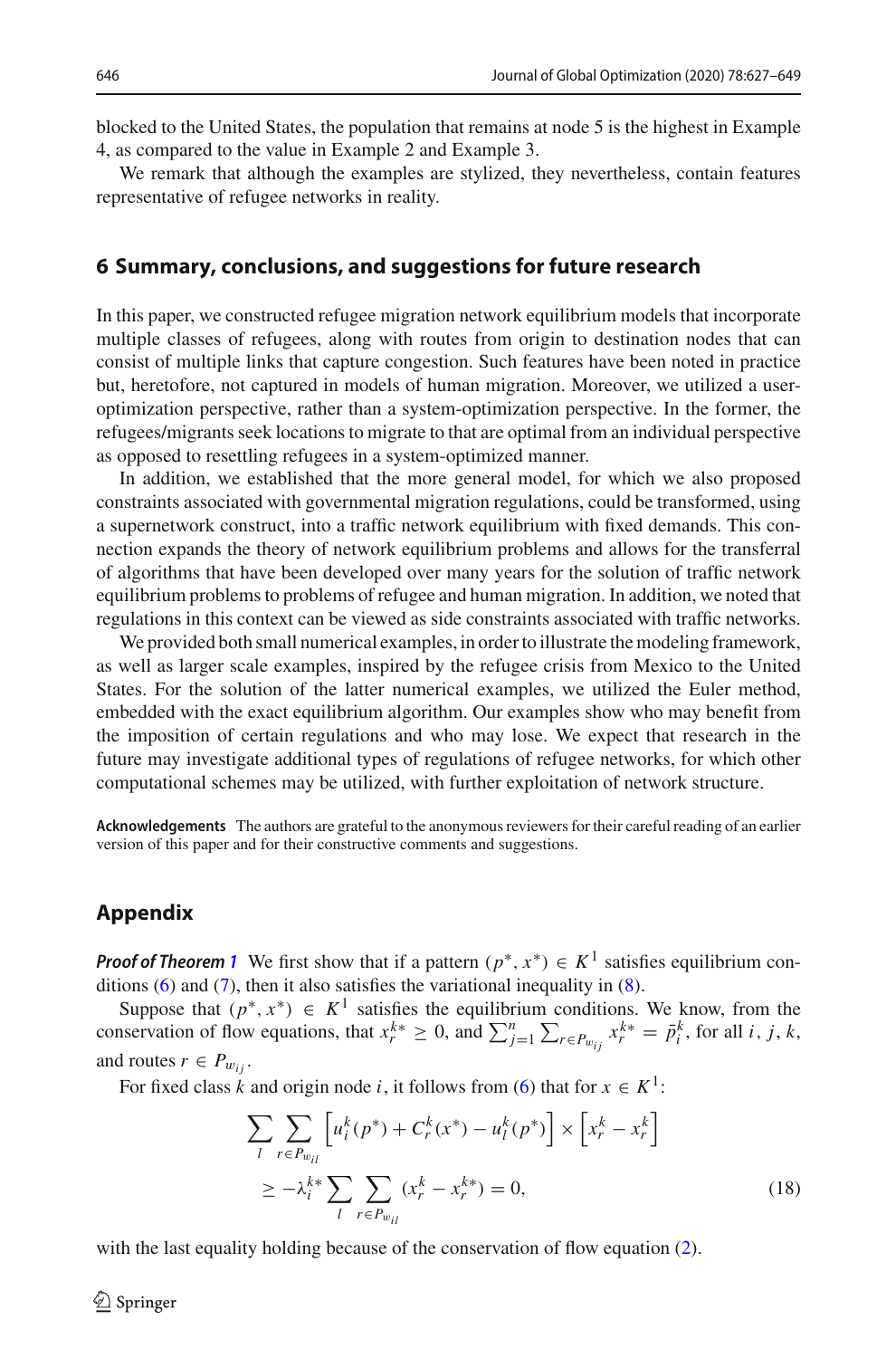Hence, for all classes *k* and all origin nodes *i*, it follows that for  $(p^*, x^*) \in K^1$ :

<span id="page-20-5"></span>
$$
\sum_{k} \sum_{i} \sum_{r} \sum_{r \in P_{w_{il}}} \left[ u_i^k(p^*) + C_r^k(x^*) - u_i^k(p^*) \right] \times \left[ x_r^k - x_r^{k*} \right] \ge 0, \quad \forall (p, x) \in K^1.(19)
$$

But inequality [\(19\)](#page-20-5) can be re-expressed as:

$$
\sum_{k} \sum_{l} u_{l}^{k}(p^{*}) \times \left( \left( \sum_{j} \sum_{r \in P_{w_{lj}}} x_{r}^{k} - \sum_{j} \sum_{r \in P_{w_{jl}}} x_{r}^{k} \right) - \left( \sum_{j} \sum_{r \in P_{w_{jl}}} x_{r}^{k*} - \sum_{j} \sum_{r \in P_{w_{jl}}} x_{r}^{k*} \right) \right) + \sum_{k} \sum_{i,l} \sum_{r \in P_{w_{il}}} C_{r}^{k}(x^{*}) \times (x_{r}^{k} - x_{r}^{k*}) \ge 0; \tag{20}
$$

or, equivalently, as:

$$
\sum_{k} \sum_{l} u_{l}^{k}(p^{*}) \times ((\bar{p}_{l}^{k} - p_{l}^{k}) - (\bar{p}_{l}^{k} - p_{l}^{k*})) \n+ \sum_{k} \sum_{i,l} \sum_{r \in P_{w_{il}}} C_{r}^{k}(x^{*}) \times (x_{r}^{k} - x_{r}^{k*}) \geq 0; \tag{21}
$$

that is,

<span id="page-20-7"></span>
$$
-\sum_{k}\sum_{l} u_{l}^{k}(p^{*}) \times (p_{l}^{k} - p_{l}^{k*}) + \sum_{k}\sum_{i}\sum_{l} \sum_{r \in P_{w_{il}}} C_{r}^{k}(x^{*}) \times (x_{r}^{k} - x_{r}^{k*}) \ge 0, \quad (22)
$$

or in vector notation:

<span id="page-20-6"></span>
$$
-\langle u(p^*), p - p^* \rangle + \langle C(x^*), x - x^* \rangle \ge 0, \quad \forall (p, x) \in K^1.
$$
 (23)

Hence, necessity has been established.

To prove sufficiency, we proceed as follows. Clearly, from the above steps we know that we can rewrite variational inequality  $(23)$ ; equivalently,  $(22)$ , as  $(19)$ . If we then set all path flows  $x_r = x_r^*$  except for those associated with origin node *i*, we obtain [\(18\)](#page-19-1), from which the conclusion follows. 

### **References**

- <span id="page-20-4"></span>1. Bar-Gera, H.: Origin-based algorithm for the traffic assignment problem. Transp. Sci. **36**(4), 398–417 (2002)
- <span id="page-20-3"></span>2. Beckmann, M., McGuire, C.B., Winsten, C.B.: Studies in the Economics of Transportation. Yale University Press, New Haven (1956)
- <span id="page-20-2"></span>3. Cappello, G., Daniele, P.: A variational formulation for a human migration model. In: Paolucci, M., Sciomachen, A., Uberti, P. (eds.) Advances in Optimization and Decision Science for Society, Services and Enterprises. AIRO Springer Series, vol. 3, pp. 185–195. Springer, Cham (2019)
- <span id="page-20-1"></span>4. Causa, A., Jadamba, B., Raciti, F.: A migration equilibrium model with uncertain data and movement costs. Decis. Econ. Finance **40**, 159–175 (2017)
- <span id="page-20-0"></span>5. Conant, E.: The world's congested human migration routes in 5 maps. National Geographic, September 19 (2015). <https://weblog.iom.int/world%E2%80%99s-congested-human-migration-routes-5-maps>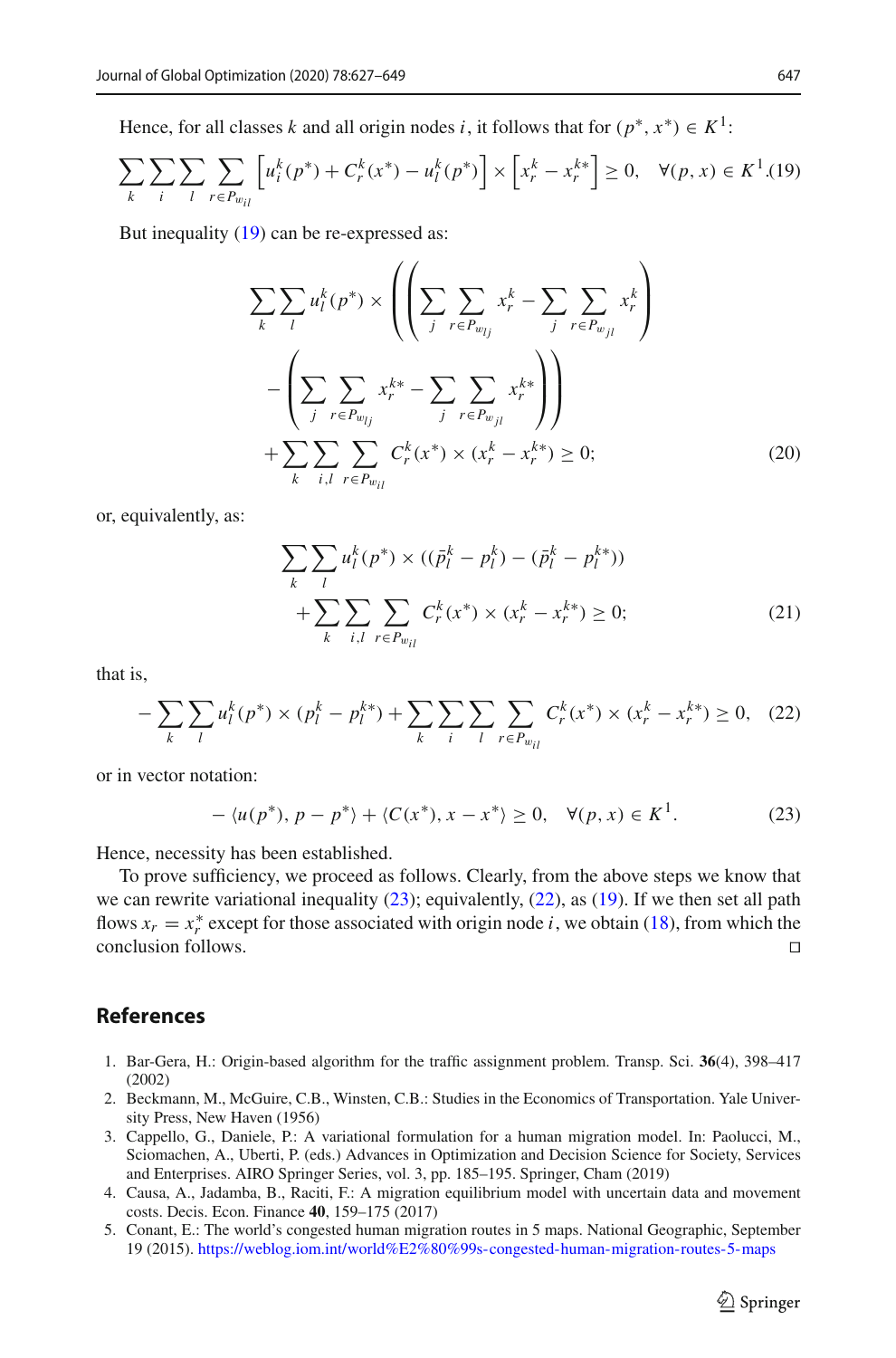- <span id="page-21-25"></span>6. Dafermos, S.C.: The traffic assignment problem for multi-class user transportation networks. Transp. Sci. **6**, 73–87 (1972)
- <span id="page-21-11"></span>7. Dafermos, S.: Traffic equilibrium and variational inequalities. Transp. Sci. **14**, 42–54 (1980)
- <span id="page-21-12"></span>8. Dafermos, S.: The general multimodal traffic equilibrium problem with elastic demand. Networks **12**, 57–72 (1982)
- <span id="page-21-13"></span>9. Dafermos, S., Nagurney, A.: Sensitivity analysis for the general spatial economic equilibrium problem. Oper. Res. **32**, 1069–1086 (1984)
- <span id="page-21-17"></span>10. Dafermos, S.C., Sparrow, F.T.: The traffic assignment problem for a general network. J. Res. Natl. Bur. Stand. Part B **73**, 91–118 (1969)
- <span id="page-21-8"></span>11. Daniele, P.: Dynamic Networks and Evolutionary Variational Inequalities. Edward Elgar Publishing, Cheltenham (2006)
- <span id="page-21-0"></span>12. Dolmans, M., Spring, B., Stock, C., Collar, K.: COVID-19: the effect on refugees. Cleary Gottlieb Alert Memorarandum. April 7 (updated April 17) (2020). [https://www.clearygottlieb.com/news-and-insights/](https://www.clearygottlieb.com/news-and-insights/publication-listing/covid19-the-effect-on-refugees) [publication-listing/covid19-the-effect-on-refugees](https://www.clearygottlieb.com/news-and-insights/publication-listing/covid19-the-effect-on-refugees)
- <span id="page-21-2"></span>13. Hebert, A.G., Perez, L., Harati, S.: An agent-based model to identify migration pathways of refugees: the case of Syria. In: Perez, L., Kim, E.K., Sengupta, R. (eds.) Agent-Based Models and Complexity Science in the Age of Geospatial Big Data, Advances in Geographic Information Science, pp 45–58. Springer International Publishing AG (2018)
- <span id="page-21-4"></span>14. Helbling, M., Leblang, D.: Controlling immigration? How regulations affect migration flows. Eur. J. Polit. Res. **58**, 248–269 (2019)
- <span id="page-21-10"></span>15. Isac, G., Bulavsky, V.A., Kalashnikov, V.V.: Complementarity, Equilibrium, Efficiency and Economics. Kluwer Academic Publishers, Dordrecht (2002)
- <span id="page-21-1"></span>16. Jackson, I.C.: The 1951 convention relating to the status of refugees: a universal basis for protection. Int. J. Refug. Law **3**, 403–413 (1991)
- <span id="page-21-20"></span>17. Jiang, N., Xie, C., Waller, S.T.: Path-constrained traffic assignment model and algorithm. Transp. Res. Rec. J. Transp. Res. Board **2283**, 25–33 (2012)
- <span id="page-21-9"></span>18. Kalashnikov, V., Kalashnykova, N., Rojas, R.L., Munos, M.M., Uranga, C., Rojas, A.L.: Numerical experimentation with a human migration model. Eur. J. Oper. Res. **189**, 208–229 (2008)
- <span id="page-21-24"></span>19. Kinderlehrer, D., Stampacchia, G.: An Introduction to Variational Inequalities and Their Applications. Academic Press, New York (1980)
- <span id="page-21-21"></span>20. Larsson, T., Patriksson, M.: Equilibrium characterizations of solutions to side constrained asymmetric traffic assignment models. Le Matematische **XLIX**, 249–280 (1994)
- <span id="page-21-19"></span>21. Liu, Z., Nagurney, A.: Financial networks with intermediation and transportation network equilibria: a supernetwork equivalence and reinterpretation of the equilibrium conditions with computations. CMS **4**(3), 243–281 (2007)
- <span id="page-21-26"></span>22. Nagurney, A.: Comparative tests of multimodal traffic equilibrium methods. Transp. Res. B **18**, 469–485 (1984)
- <span id="page-21-27"></span>23. Nagurney, A.: Computational comparisons of algorithms for general asymmetric traffic equilibrium problems with fixed and elastic demands. Transp. Res. B **20**(1), 78–84 (1986)
- <span id="page-21-5"></span>24. Nagurney, A.: Migration equilibrium and variational inequalities. Econ. Lett. **31**, 109–112 (1989)
- <span id="page-21-6"></span>25. Nagurney, A.: A network model of migration equilibrium with movement costs. Math. Comput. Modell. **13**, 79–88 (1990)
- <span id="page-21-7"></span>26. Nagurney, A.: Network Economics: A Variational Inequality Approach, Second and revised edn. Kluwer Academic Publishers, Dordrecht (1999)
- <span id="page-21-15"></span>27. Nagurney, A.: On the relationship between supply chain and transportation network equilibria: a supernetwork equivalence with computations. Transp. Res. E **42**(4), 293–316 (2006a)
- <span id="page-21-16"></span>28. Nagurney, A.: Supply Chain Network Economics: Dynamics of Prices, Flows, and Profits. Edward Elgar Publishing, Cheltenham (2006b)
- <span id="page-21-14"></span>29. Nagurney, A., Aronson, J.: A general dynamic spatial price network equilibrium model with gains and losses. Networks **19**(7), 751–769 (1989)
- <span id="page-21-22"></span>30. Nagurney, A., Besik, D., Dong, J.: Tariffs and quotas in world trade: a unified variational inequality framework. Eur. J. Oper. Res. **275**(1), 347–360 (2019)
- <span id="page-21-3"></span>31. Nagurney, A., Daniele, P.: International human migration networks under regulations. Eur. J. Oper. Res. (2020). <https://doi.org/10.1016/j.ejor.2020.04.008>
- <span id="page-21-18"></span>32. Nagurney, A., Dong, J.: Supernetworks: Decision-Making for the Information Age. Edward Elgar Publishing, Cheltenham (2001)
- <span id="page-21-23"></span>33. Nagurney, A., Li, D., Nagurney, L.S.: Spatial price equilibrium with information asymmetry in quality and minimum quality standards. Int. J. Prod. Econ. **158**, 300–313 (2014)